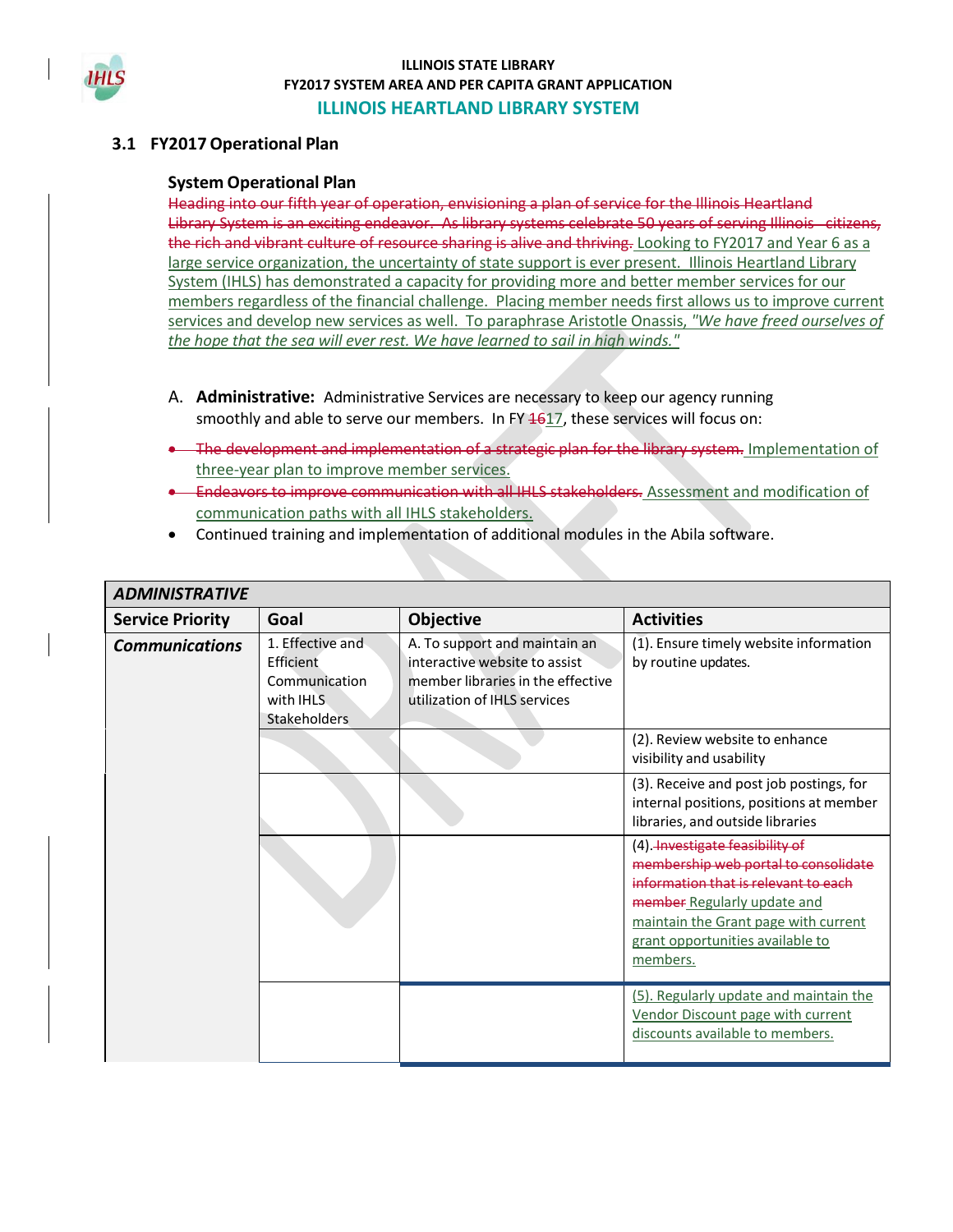

|  |                                                                                                             | (6). Investigate feasibility of<br>membership web portal to consolidate<br>information that is relevant to each<br>member                                                                                                                                                                                                                                                                                             |
|--|-------------------------------------------------------------------------------------------------------------|-----------------------------------------------------------------------------------------------------------------------------------------------------------------------------------------------------------------------------------------------------------------------------------------------------------------------------------------------------------------------------------------------------------------------|
|  | B. To support communication<br>among stakeholders through the<br>utilization of Web Conferencing<br>Tools   | (1). Continue regularly scheduled<br>activities such as Connect with Leslie,<br>Online Chats for Library Directors and<br>Regularly Scheduled SHARE Chats                                                                                                                                                                                                                                                             |
|  |                                                                                                             | (2). Reconvene the Advisory Council<br>by scheduling town hall meetings<br>throughout our service area and<br>utilizing video teleconferencing to<br>reach a better audience Conduct<br>bimonthly Members Matter<br>meetings throughout the service<br>area, utilizing video<br>teleconferencing to reach a better<br>audience, to update the<br>membership on regional, state, and<br>library news and developments. |
|  | C. To keep stakeholders<br>informed on what is happening<br>at the system, statewide and<br>national levels | (1). Produce and distribute electronic<br>newsletter on a regular basis to<br>approximately 2,500 subscribers                                                                                                                                                                                                                                                                                                         |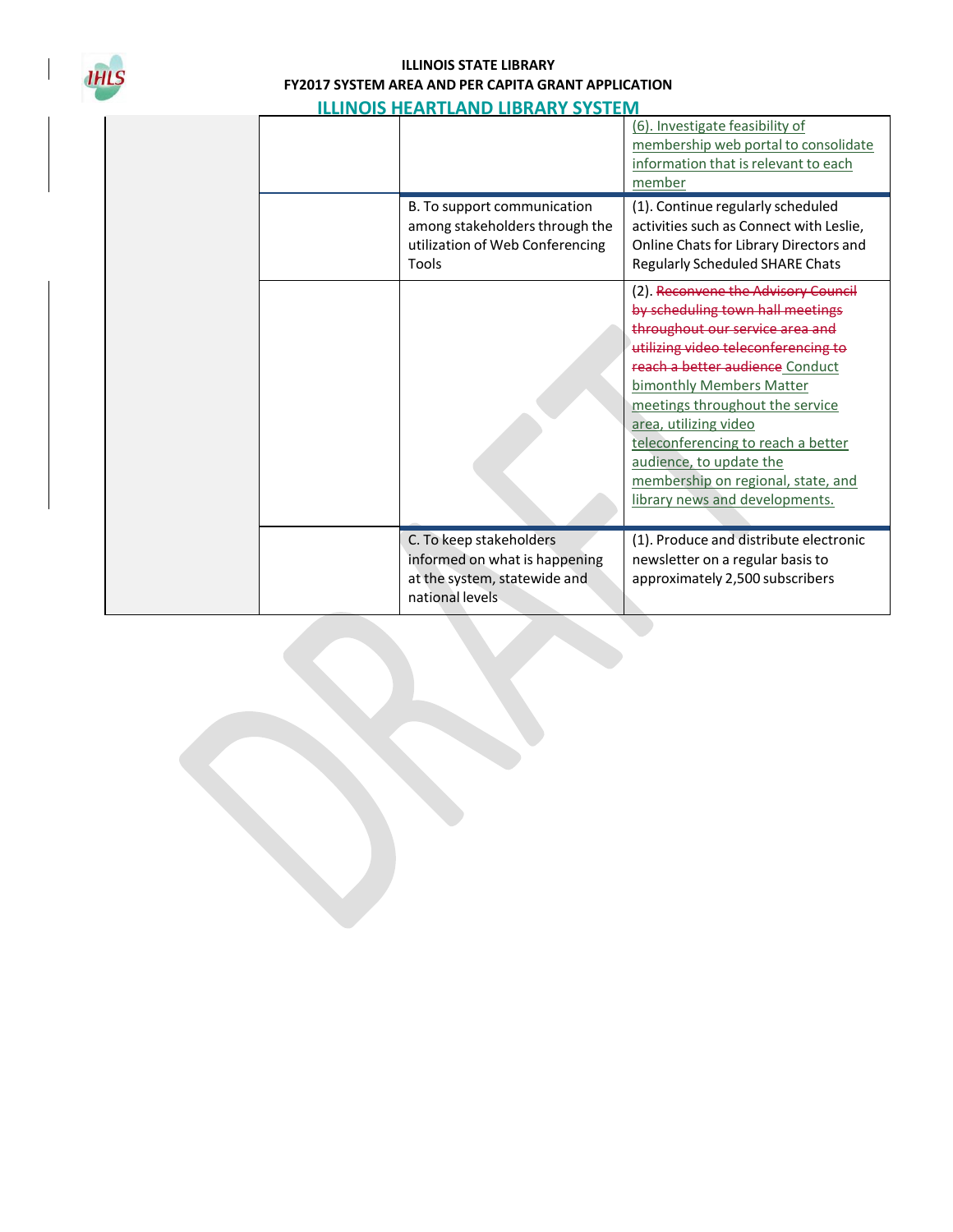

| <b>ADMINISTRATIVE</b>                               |                                                       |                                                                                                                |                                                                                                                                                                                                |
|-----------------------------------------------------|-------------------------------------------------------|----------------------------------------------------------------------------------------------------------------|------------------------------------------------------------------------------------------------------------------------------------------------------------------------------------------------|
| <b>Service Priority</b>                             | Goal                                                  | <b>Objective</b>                                                                                               | <b>Activities</b>                                                                                                                                                                              |
| <b>Communications</b>                               |                                                       |                                                                                                                | (2). Produce and distribute a monthly<br>newsletter to IHLS Staff                                                                                                                              |
|                                                     |                                                       |                                                                                                                | (3). Explore the possibility of a Trustee<br>newsletter by targeting specific library<br>types Explore various avenues to<br>target specific library types (i.e.,<br>schools, trustees, etc.). |
|                                                     |                                                       |                                                                                                                | (4). Delayed due to funding deficit<br><b>Explore methods to seek feedback and</b><br>suggestions from the membership on<br>how we are communicating.                                          |
|                                                     |                                                       | D. To work cooperatively with<br>ISL, RAILS and other<br>stakeholders to provide<br>excellent library services | (1). As possible, support statewide<br>library initiatives                                                                                                                                     |
|                                                     |                                                       |                                                                                                                |                                                                                                                                                                                                |
| <b>Human</b><br><b>Resources</b><br><b>/Finance</b> | 1. Support and<br>Development of<br><b>IHLS Staff</b> | A. Have a diverse pool of<br>qualified candidates                                                              | (1). Use resources such<br>as: Monster.com; IHLS; ILA; Illinois<br>JobLink; Non-Profit Network; Craigslist;<br>U of I; Lindenwood University; as well<br>as regional job fairs                 |
|                                                     |                                                       | B. Ensure IHLS has a legal<br>workforce                                                                        | (1). For all final candidates use<br>resources such as: System Award<br>Management, County Court Records;<br>Homeland Security, Office of Attorney<br>General; Transcript Clearinghouse        |
|                                                     |                                                       |                                                                                                                | (2). Ensure Pre-Employment screening<br>for Drug-Free Work Place through<br>Quest Labs                                                                                                         |
|                                                     |                                                       |                                                                                                                | (3). Ensure operations staff is<br>qualified with a Fit for Duty Exam                                                                                                                          |
|                                                     |                                                       | C. All new hires have a formal<br>orientation                                                                  | (1). Introduce new employees to IHLS<br>policies, rules, procedures and staff<br>on their date of hire                                                                                         |
|                                                     |                                                       | D. IHLS staff will be provided<br>with workplace support                                                       | (1). HR Director will visit each hub on a<br>regular basis                                                                                                                                     |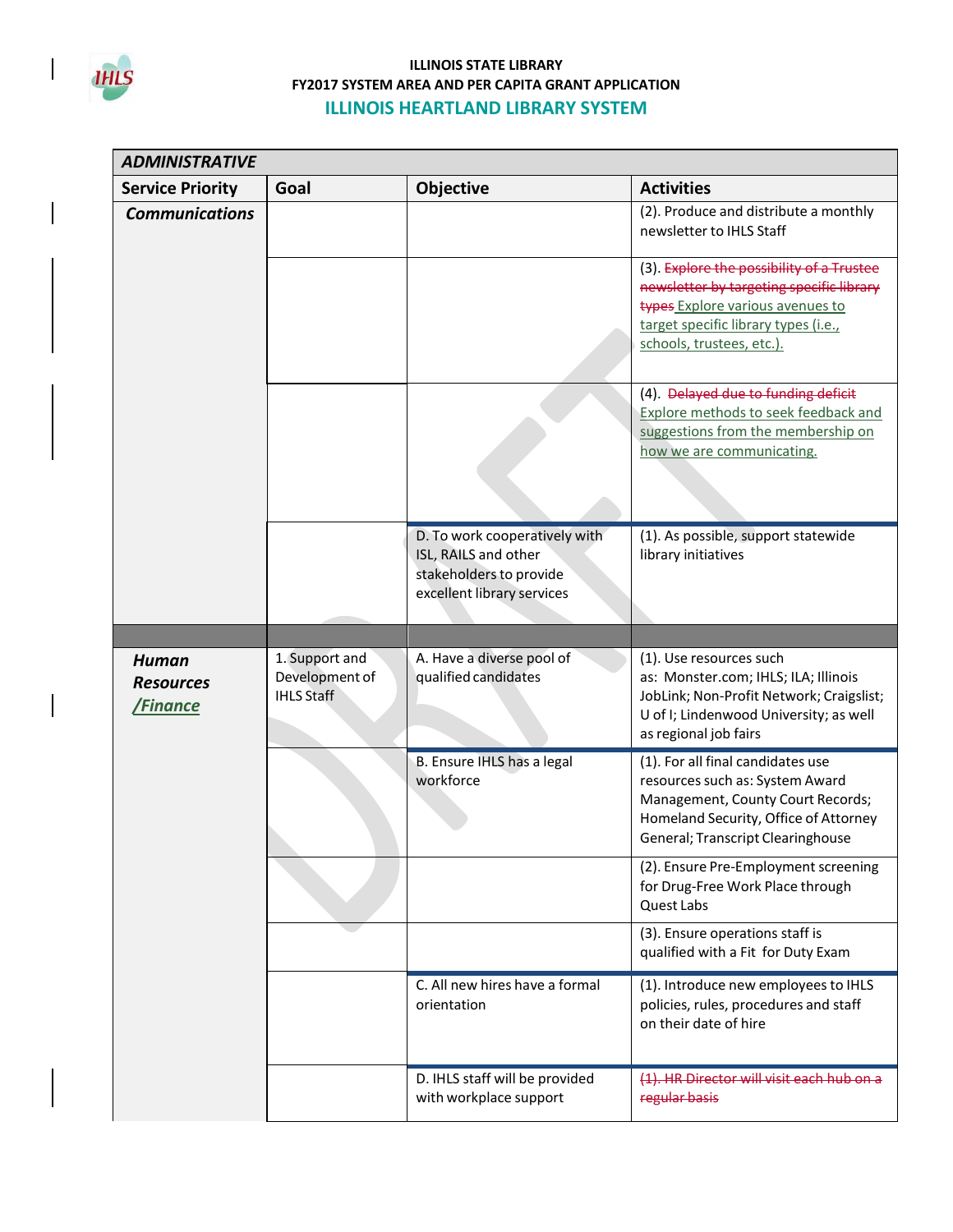

 $\mathsf{l}$ 

| <b>ADMINISTRATIVE</b>                    |                                                                                  |                                                                                          |                                                                                                                                                                                                    |
|------------------------------------------|----------------------------------------------------------------------------------|------------------------------------------------------------------------------------------|----------------------------------------------------------------------------------------------------------------------------------------------------------------------------------------------------|
| <b>Service Priority</b>                  | Goal                                                                             | <b>Objective</b>                                                                         | <b>Activities</b>                                                                                                                                                                                  |
| <b>Human</b><br><b>Resources/Finance</b> |                                                                                  |                                                                                          | (3). All staff day will be held                                                                                                                                                                    |
|                                          |                                                                                  |                                                                                          | (4). Trainings will be developed<br>for managers and supervisors                                                                                                                                   |
|                                          |                                                                                  |                                                                                          | Cancelled due to funding deficit                                                                                                                                                                   |
|                                          |                                                                                  |                                                                                          | (6). Staff will be supported and<br>celebrated with wellness and retention<br>activities                                                                                                           |
|                                          |                                                                                  |                                                                                          | (7). Staff will be encouraged to<br>participate in professional<br>organizations and attend conferences<br>as appropriate                                                                          |
|                                          |                                                                                  | E. Ensure HR compliance and<br>procedures are up to date with<br>current employment laws | Cancelled due to funding deficit (1)<br>Staff will participate in continuing<br>education opportunities if funding<br>allows                                                                       |
|                                          |                                                                                  | F. To provide professional<br>development for staff                                      | Cancelled due to funding deficit (2)<br>Utilize external resources such as<br><b>Management Association</b><br>membership and counsel for legal<br>concerns                                        |
|                                          |                                                                                  |                                                                                          |                                                                                                                                                                                                    |
| IT                                       | 1. To provide the IT<br>support necessary<br>for IHLS to function<br>efficiently | A. Provide support for Core<br><b>System Services</b>                                    | (1). Provide software and technical<br>assistance for members of the LLSAP<br>as it relates to the services of SHARE                                                                               |
|                                          |                                                                                  |                                                                                          | (2). Support IHLS staff at all office<br>locations and provide remote<br>support through applications like<br>TeamViewer and Adobe Connect.<br>Changed software provider due to<br>funding deficit |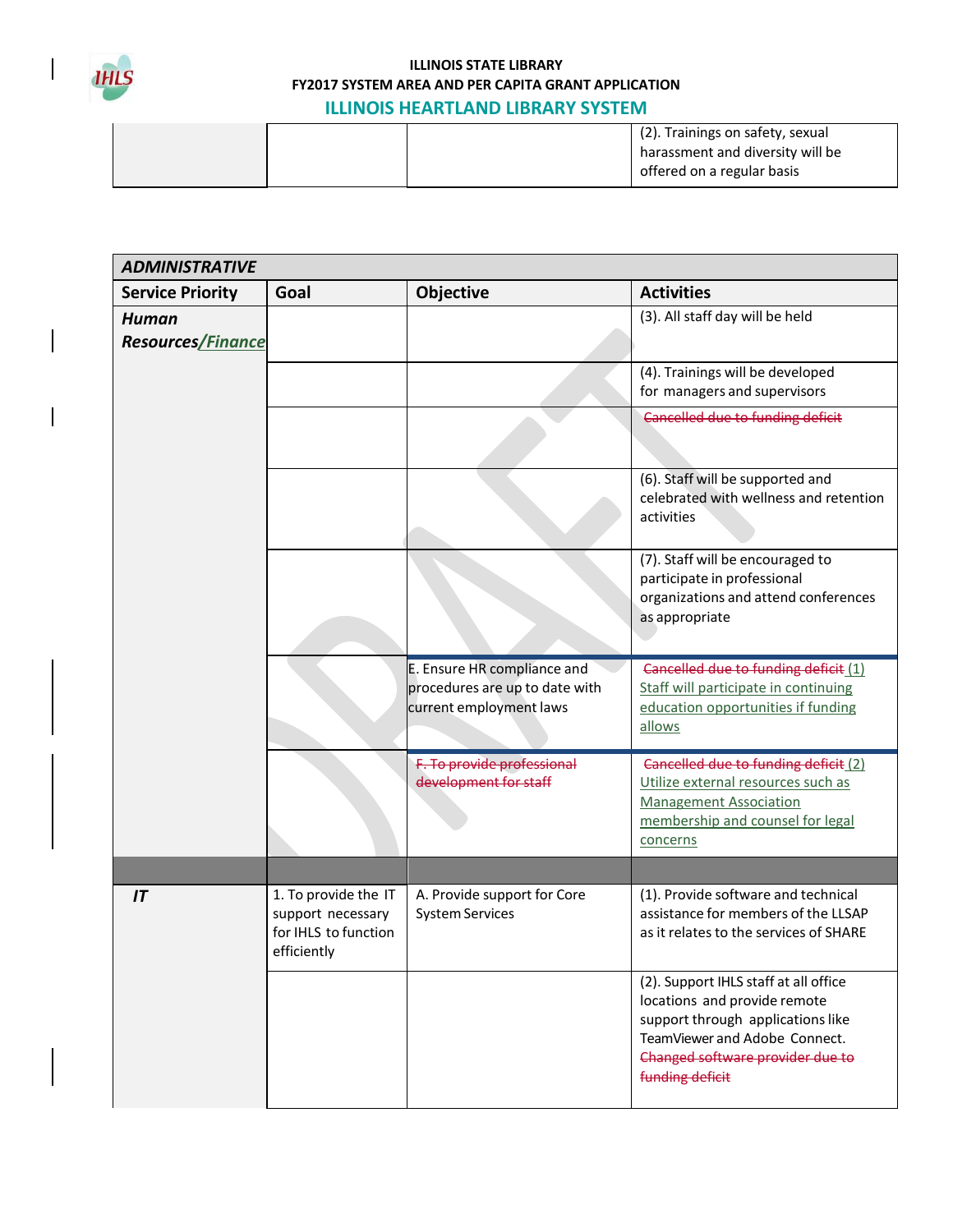

|  | (3). Maintain internal and external<br>web services for IHLS <sub>7</sub> and SHARE as<br>well as support for IMSA sites |
|--|--------------------------------------------------------------------------------------------------------------------------|
|  |                                                                                                                          |

| <b>ADMINISTRATIVE</b>   |                                                                                                                                                    |                                                                                                                                                                                                                                                                                                                                                                 |                                                                                                                                                                                                                  |
|-------------------------|----------------------------------------------------------------------------------------------------------------------------------------------------|-----------------------------------------------------------------------------------------------------------------------------------------------------------------------------------------------------------------------------------------------------------------------------------------------------------------------------------------------------------------|------------------------------------------------------------------------------------------------------------------------------------------------------------------------------------------------------------------|
| <b>Service Priority</b> | Goal                                                                                                                                               | Objective                                                                                                                                                                                                                                                                                                                                                       | <b>Activities</b>                                                                                                                                                                                                |
| IT                      |                                                                                                                                                    |                                                                                                                                                                                                                                                                                                                                                                 | (4). Maintain SHARE helpdesk<br>software to track and repair<br>problems reported by SHARE<br>membership                                                                                                         |
|                         |                                                                                                                                                    |                                                                                                                                                                                                                                                                                                                                                                 | (5). Work with Operations<br>to implement and maintain the driver<br>counting project utilizing tablets                                                                                                          |
|                         |                                                                                                                                                    |                                                                                                                                                                                                                                                                                                                                                                 | (6). Support all internal and<br>external servers and services that<br>relate to the daily functions of<br>IHLS. Including telephone servers,<br>internal file servers, cloud services,<br>finance servers, etc. |
|                         |                                                                                                                                                    |                                                                                                                                                                                                                                                                                                                                                                 |                                                                                                                                                                                                                  |
| <b>Board Support</b>    | 1. Create a<br>seamless process<br>for future board<br>and committee<br>meetingsRefine<br>process for future<br>board and<br>committee<br>meetings | A. Work with members to<br>determine what works best for<br>them. Create processes that<br>will eliminate delays and will<br>increase communication.<br>Created quarterly calendar to<br>provide one stop for all<br>meetingsModify processes to<br>improve communication<br>between board and executive<br>staff. Ensure compliance with<br>Open Meetings Act. | (1). Provide support for monthly<br>meetings for the board and six<br>committees                                                                                                                                 |
|                         |                                                                                                                                                    |                                                                                                                                                                                                                                                                                                                                                                 | (2). Share monthly meeting calendars<br>with board and appropriate staff.                                                                                                                                        |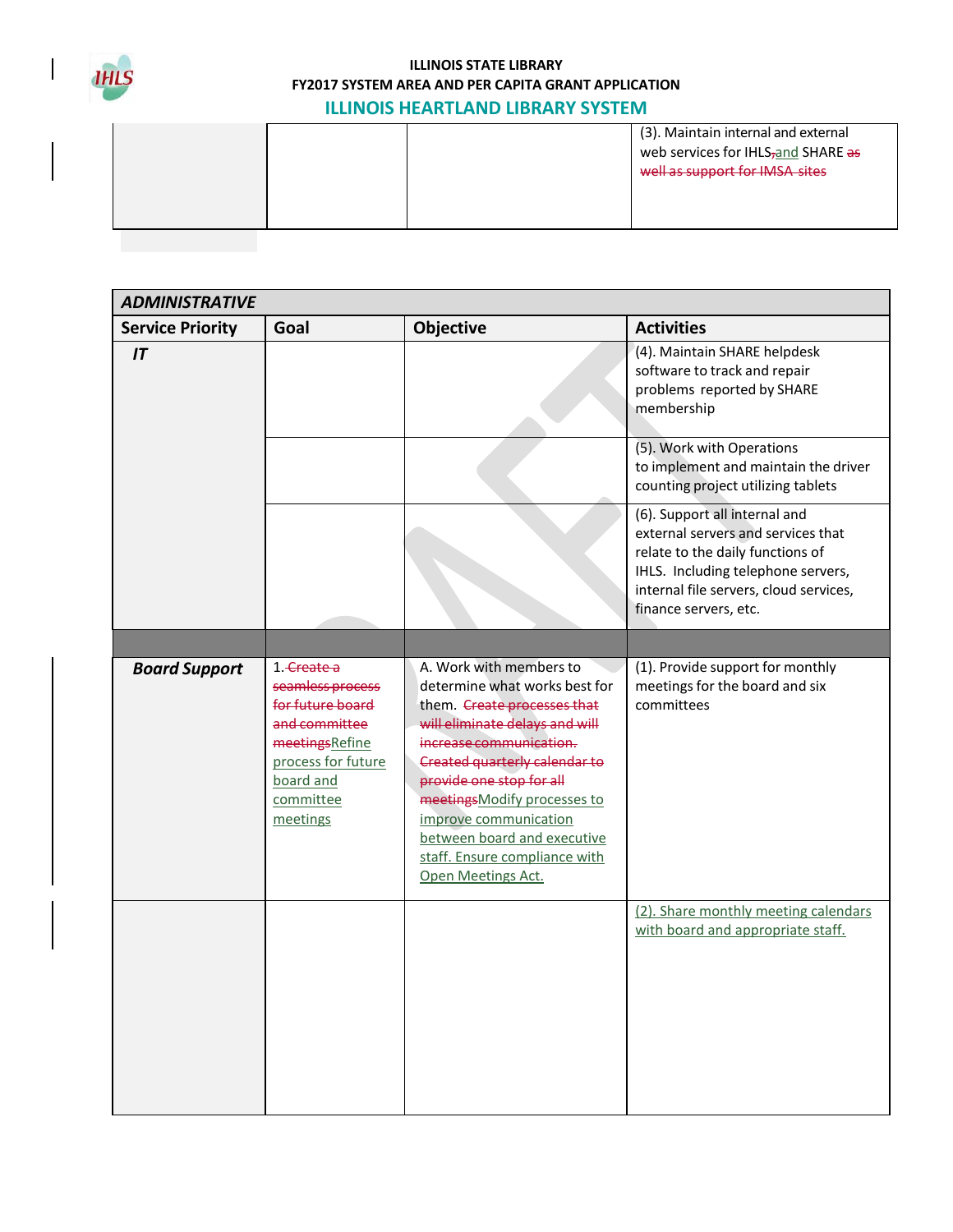

|                                   |                                                                                           |                                                                                                                                                                                                             | (3). Post meeting packets and approved<br>meeting minutes within timeframes<br>outlined in Open Meetings Act.                                                     |
|-----------------------------------|-------------------------------------------------------------------------------------------|-------------------------------------------------------------------------------------------------------------------------------------------------------------------------------------------------------------|-------------------------------------------------------------------------------------------------------------------------------------------------------------------|
|                                   | $2.100\%$ State and<br>Federal compliance<br>IHLS/Board and<br>appropriate IHLS<br>staff. | A. Ensure all board members<br>are compliant with regards to<br>state and federal law. Ensure<br>all material is updated                                                                                    | (1). Submit all compliance<br>documentation to board members as<br>annual requirements annually and/or<br>and when new board members come<br>on board are seated. |
|                                   |                                                                                           |                                                                                                                                                                                                             | (2). Ensure all compliance<br>documentation in board binders is<br>updated as needed.                                                                             |
|                                   |                                                                                           |                                                                                                                                                                                                             |                                                                                                                                                                   |
| <b>Record</b><br><b>Retention</b> | 1. Retain and<br>purge materials<br>on an approved<br>schedule                            | A. Researching, compiling,<br>assimilating and preparing<br>material (using executive<br>team resources) to ensure<br>that all data is handled in<br>compliance with approved<br>records retention policies | (1). Continue the process begun with<br>the merger of the four legacy systems                                                                                     |
|                                   |                                                                                           |                                                                                                                                                                                                             | On hold due to funding deficit, not<br>enough staff to properly attend to this<br>process                                                                         |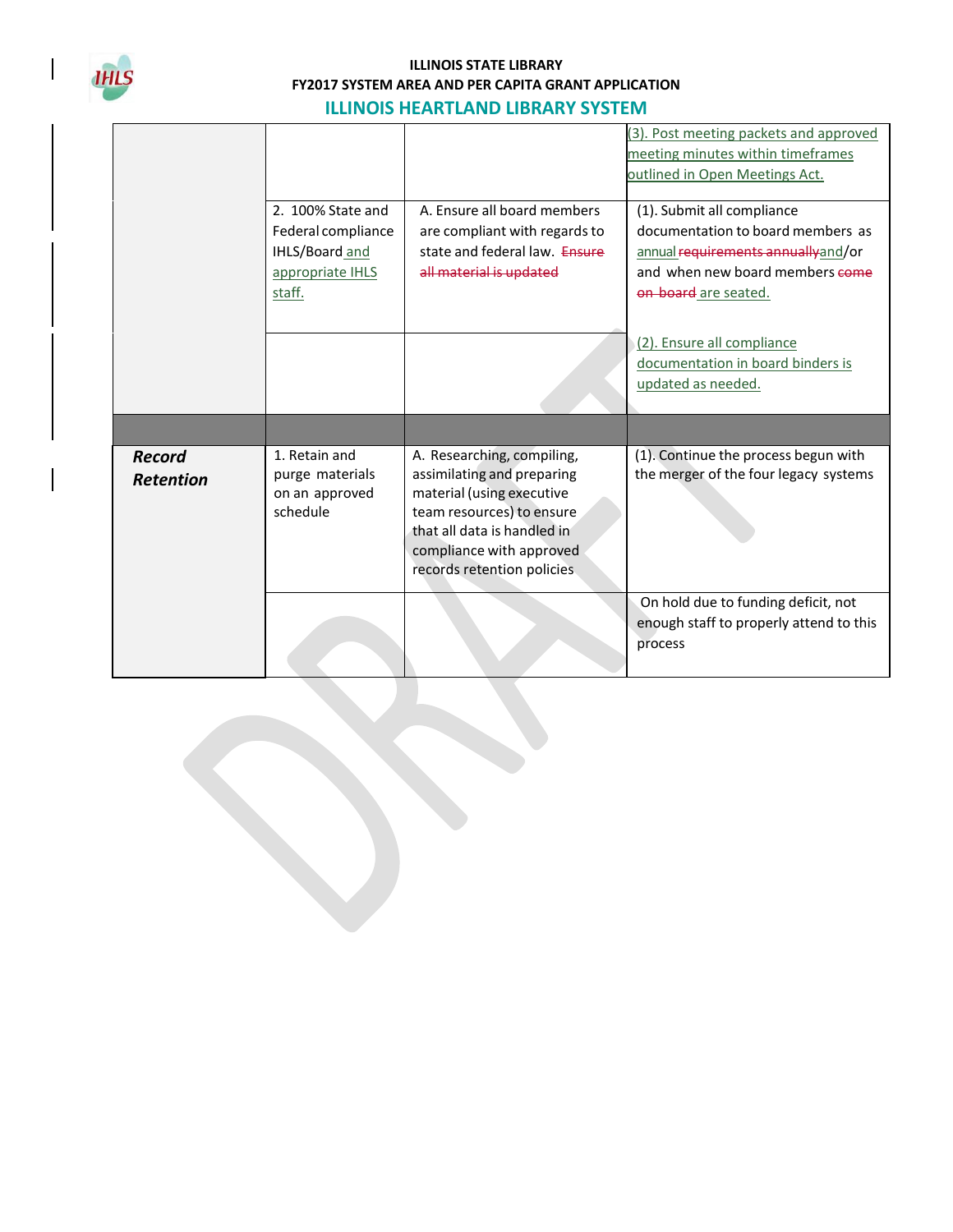

 $\mathsf{l}$ 

| <b>ADMINISTRATIVE</b>                                                                        |                                                                                                                              |                                                                                                             |                                                                                                                                                                     |
|----------------------------------------------------------------------------------------------|------------------------------------------------------------------------------------------------------------------------------|-------------------------------------------------------------------------------------------------------------|---------------------------------------------------------------------------------------------------------------------------------------------------------------------|
| <b>Service Priority</b>                                                                      | Goal                                                                                                                         | Objective                                                                                                   | <b>Activities</b>                                                                                                                                                   |
| <b>Grant Document</b><br><b>Tracking</b>                                                     | 1. Maintain and track<br>all grant documenta-<br>tion and due dates                                                          | A. To create tracking data<br>sheet and notification process                                                | (1). Submit all grants and<br>submissions by deadline on the<br>a quarterly basis as required                                                                       |
|                                                                                              |                                                                                                                              |                                                                                                             |                                                                                                                                                                     |
| <b>Membership</b>                                                                            | 1. Membership of all<br>system agencies will<br>be reviewed on an<br>annual basis                                            | A. To support the Annual<br>Certification process<br>supported by IHLS Staff                                | (1). Staff will monitor and follow-up<br>with libraries having membership<br>challenges, as well as libraries<br>interested in joining the automation<br>consortium |
|                                                                                              |                                                                                                                              |                                                                                                             |                                                                                                                                                                     |
| <b>Networking</b>                                                                            | 1. To make IHLS an<br>active partner in<br>statewide and national<br>initiatives that support<br>enhanced library<br>service | A. To support the Illinois<br>Service Hub Application to the<br>Digital Public Library of<br>America (DPLA) | (1). The Cataloging Maintenance<br>Center will write metadata and other<br>transcripts as needed                                                                    |
|                                                                                              |                                                                                                                              |                                                                                                             | (2). IHLS will disseminate<br>information to all members<br>regarding how they can participate<br>in the DPLA project moving forward                                |
|                                                                                              |                                                                                                                              |                                                                                                             | (3). IHLS will work with the ISL and<br>other library organizations to<br>promote the DPLA service hub<br>statewide                                                 |
|                                                                                              |                                                                                                                              | B. To support professional<br>development and continuing<br>education opportunities for<br>member libraries | (1). Partner with statewide<br>stakeholders in planning the<br>combined "Library State of Mind"<br>Conference for the fall of 2015                                  |
|                                                                                              |                                                                                                                              |                                                                                                             | (2). Explore opportunities for shared<br>services in consulting and continuing<br>education                                                                         |
|                                                                                              |                                                                                                                              |                                                                                                             | (3). Participate, as asked, in<br>committee work that will benefit our<br>stakeholders                                                                              |
|                                                                                              |                                                                                                                              |                                                                                                             |                                                                                                                                                                     |
| Accounting<br><b>Operations</b><br><b>Human</b><br><b>Resources/Financ</b><br>$\overline{e}$ | 1. On time delivery of<br>financial reports                                                                                  | A. Fiscal year audit completed<br>and submitted to Illinois State<br>Library by September 30, 2015          | (1). Analysis of FY2015 transactions<br>and adjusting entries in July Audit<br>fieldwork to be done the last week<br>of July 2016                                   |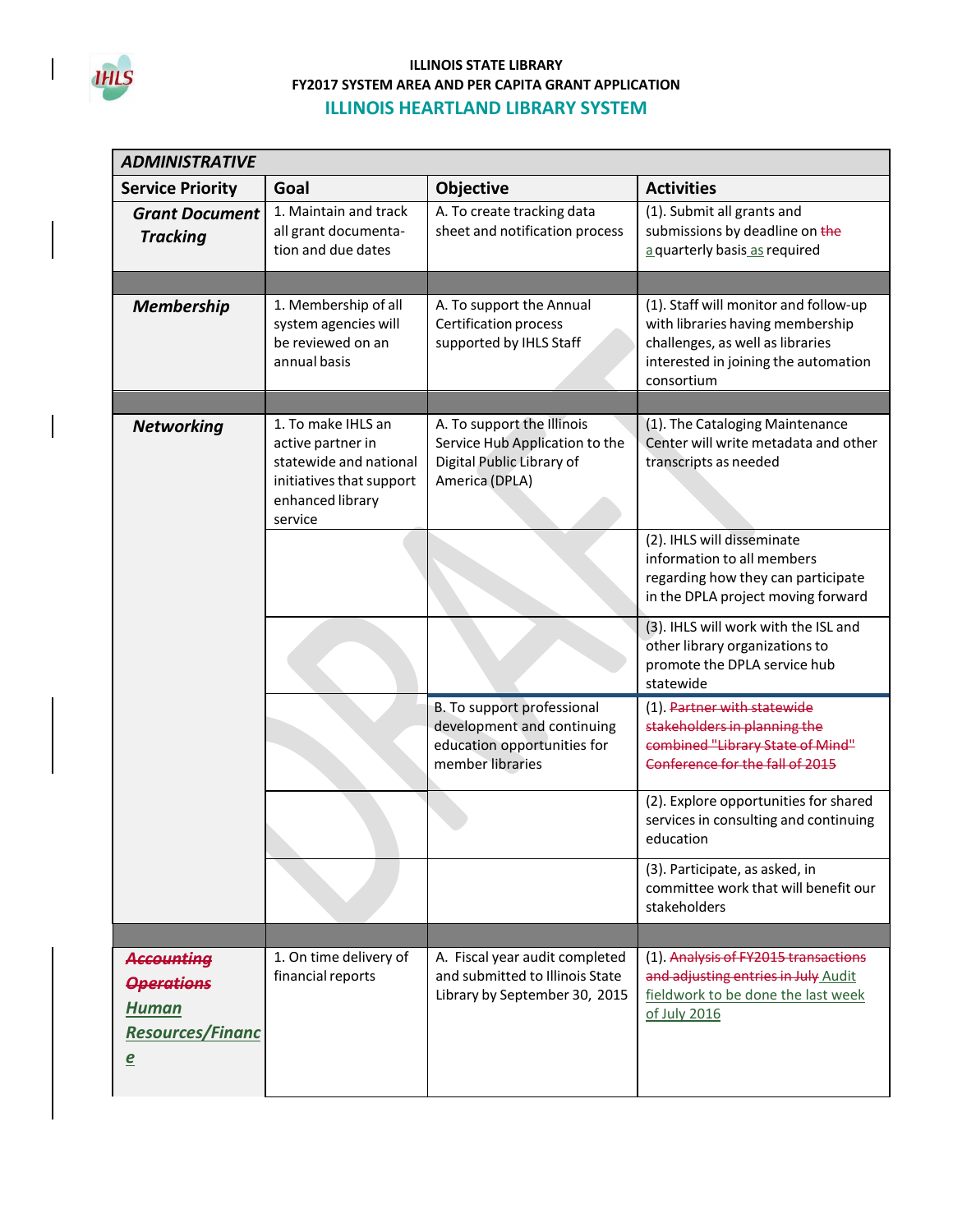

|  | (2). Auditing firm on-site in August,<br>2015 FY2016 Audit to be presented<br>to IHLS Board at August 2016 |
|--|------------------------------------------------------------------------------------------------------------|
|  | meeting                                                                                                    |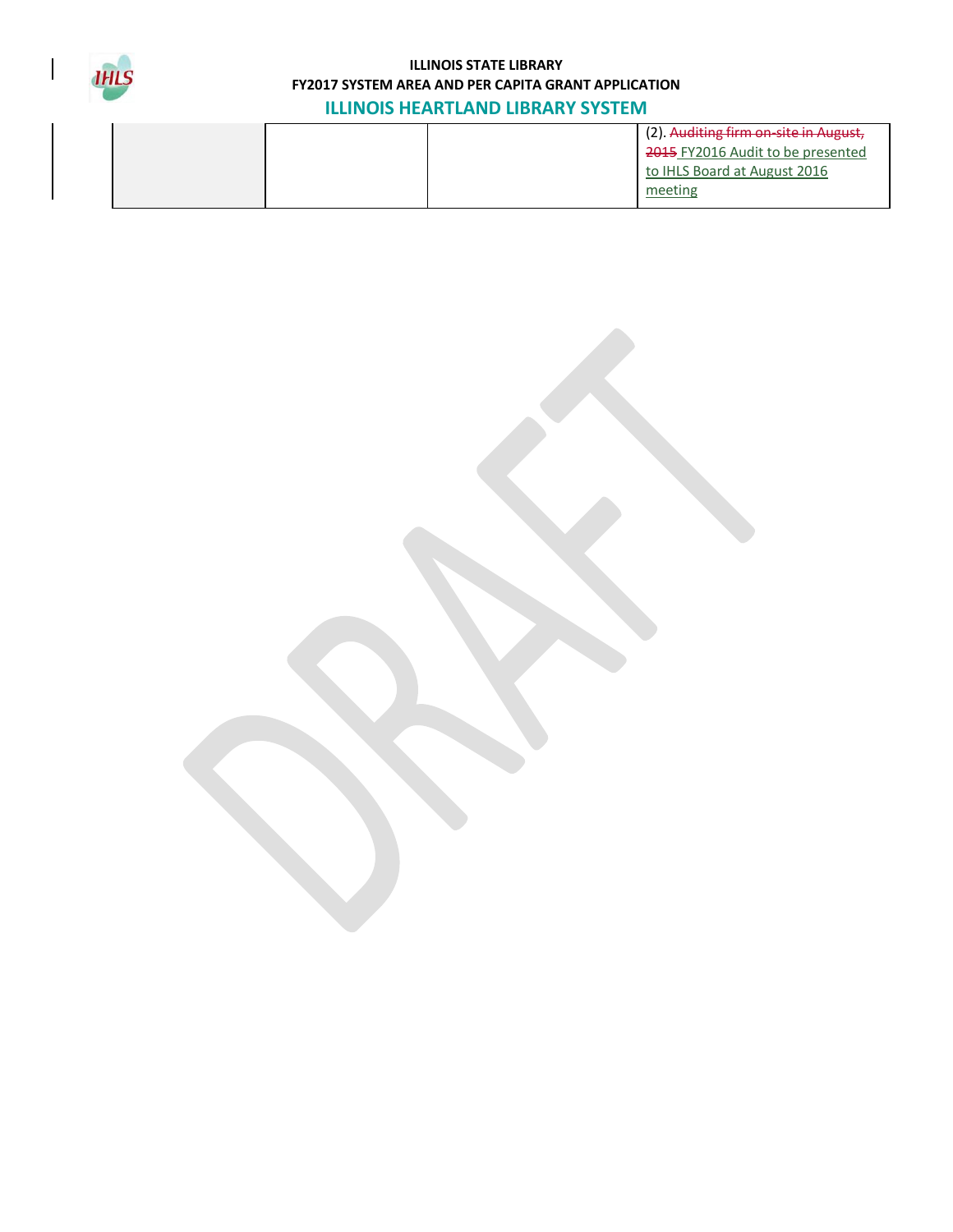

 $\mathsf{l}$ 

| <b>ADMINISTRATIVE</b>                                                                      |                                                                                                                                                     |                                                                                                                                                      |                                                                                                                                                                                                                                                                             |
|--------------------------------------------------------------------------------------------|-----------------------------------------------------------------------------------------------------------------------------------------------------|------------------------------------------------------------------------------------------------------------------------------------------------------|-----------------------------------------------------------------------------------------------------------------------------------------------------------------------------------------------------------------------------------------------------------------------------|
| <b>Service Priority</b>                                                                    | Goal                                                                                                                                                | Objective                                                                                                                                            | <b>Activities</b>                                                                                                                                                                                                                                                           |
| <del>Accounting</del><br><b>Operations</b><br><b>Human</b><br><b>Resources/Financ</b><br>e |                                                                                                                                                     | B. All grant reports submitted<br>to Illinois State Library 15 days<br>after end of fiscal quarter                                                   | (1). All transactions for the month<br>prior must be received by the 10th<br>day of the month                                                                                                                                                                               |
|                                                                                            |                                                                                                                                                     | C. Statement of activities, bill<br>list, credit card transaction<br>report and cash flow analysis<br>reports completed middle of<br>following month | (1). All transactions for the month<br>prior must be received by the 10th<br>day of the month                                                                                                                                                                               |
|                                                                                            | 2. Continued<br>implementation of<br>Abila financial<br>management<br>software                                                                      | A. Implement paperless<br>timekeeping and payroll<br>processing system                                                                               | (1). Hours worked will be input into<br>HR system when worked                                                                                                                                                                                                               |
|                                                                                            |                                                                                                                                                     |                                                                                                                                                      | (2). Direct deposit vouchers to be<br>emailed to employees                                                                                                                                                                                                                  |
|                                                                                            |                                                                                                                                                     | <b>B.</b> Develop implementation<br>schedule for Human<br><b>Resources Information System</b><br>(HRIS) component of Abila<br>software               | (1). Investigate employee self-service<br>information options for the<br>organization                                                                                                                                                                                       |
|                                                                                            |                                                                                                                                                     | C. Appropriate staff have real<br>time access to financial data<br>for budgeting purposes                                                            | (1). Department and grant managers<br>set up with executive view rights for<br>their areas of responsibility only on<br>accounting software                                                                                                                                 |
|                                                                                            | 3. Financial<br>procedures consistent<br>with current fiscal<br>climate Continued<br>implementation of<br>Abila financial<br>management<br>software | A. Updated credit card<br>program In first<br>quarter FY2017 all<br>employees to be using<br>the employee web<br>service fully.                      | (1). Evaluate vendor, policy and staff<br>usage Train staff and rollout of<br>service to be completed by location.                                                                                                                                                          |
|                                                                                            |                                                                                                                                                     | B. Implement pre-approval<br>process for purchases<br>Appropriate staff have real<br>time access to financial<br>data for budgeting<br>purposes.     | (1). Excluding fuel card and routine<br>transactions, prior approval required<br>from Executive Director or Chief<br><b>Fiscal Officer Department and grant</b><br>managers set up with executive<br>view rights for their areas of<br>responsibility only on Abila system. |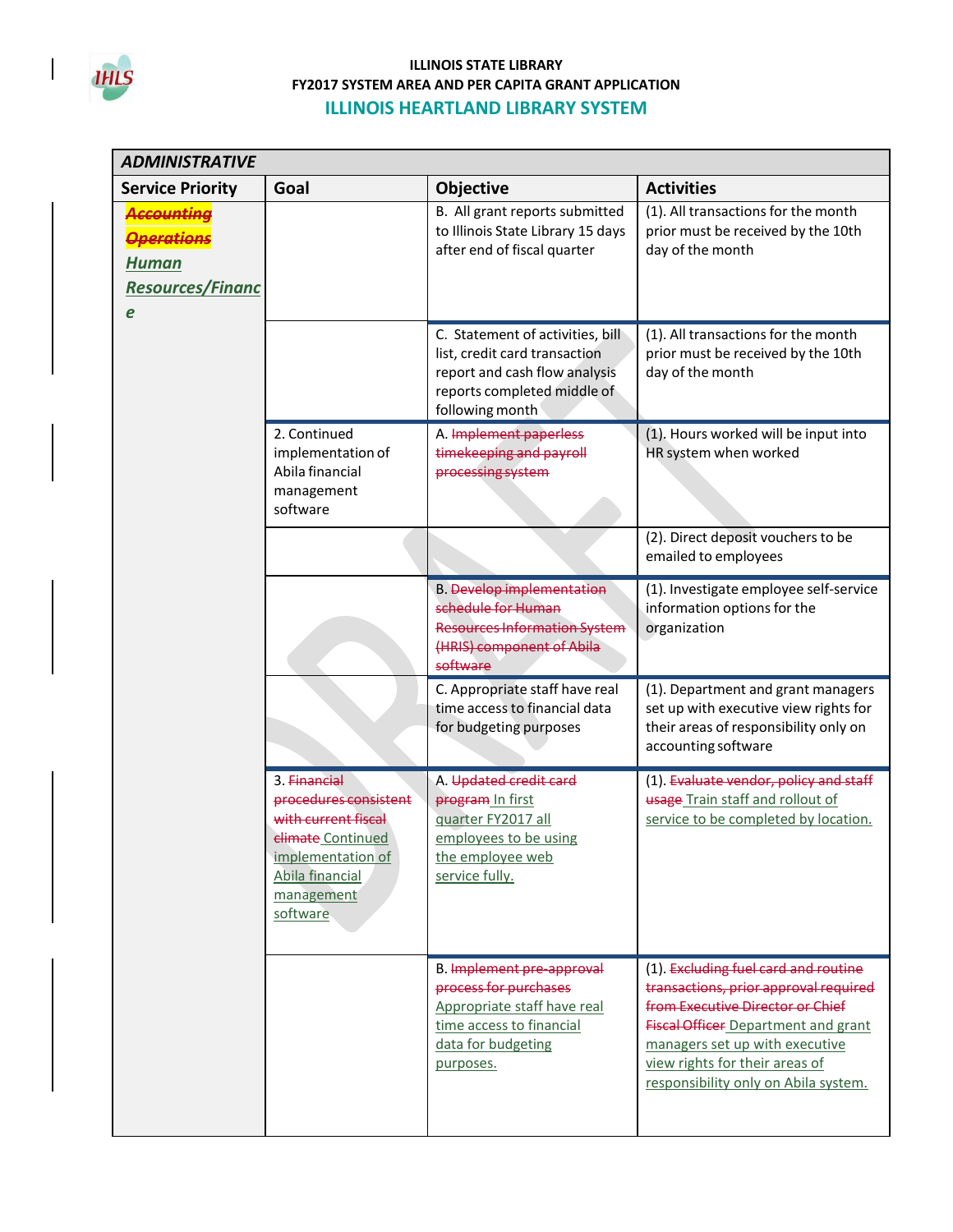

|  |                                                                          |                                                                           | (2). Finance staff will meet with<br>directors monthly prior to the IHLS<br>Board Meeting, to monitor status.                                                                               |
|--|--------------------------------------------------------------------------|---------------------------------------------------------------------------|---------------------------------------------------------------------------------------------------------------------------------------------------------------------------------------------|
|  | 4. Effective and<br>efficient<br>communication with<br><b>IHLS staff</b> | A. Support<br>communication within<br>department.                         | (1). Department staff meet weekly<br>to establish priorities and review<br>project status.                                                                                                  |
|  |                                                                          | <b>B.</b> Support<br>communication with IHLS<br>supervisors.              | B. Support communication with IHLS<br>supervisors.                                                                                                                                          |
|  | 5. Assist Operations<br>Department                                       | A. Partner with<br>Operations to improve<br>delivery statistics process   | (1). Develop an enhanced process for<br>maintaining delivery statistical<br>information on a weekly/monthly<br>basis and monitoring actual statistics<br>against FY2017 budget projections. |
|  | 6. Support resource<br>sharing                                           | Objective A. Ensure<br><b>Adequate SHARE</b><br>Operating Cash for FY2017 | (1). Prepare and mail SHARE FY2017<br><b>Annual Billing Invoices early July</b><br>2016.                                                                                                    |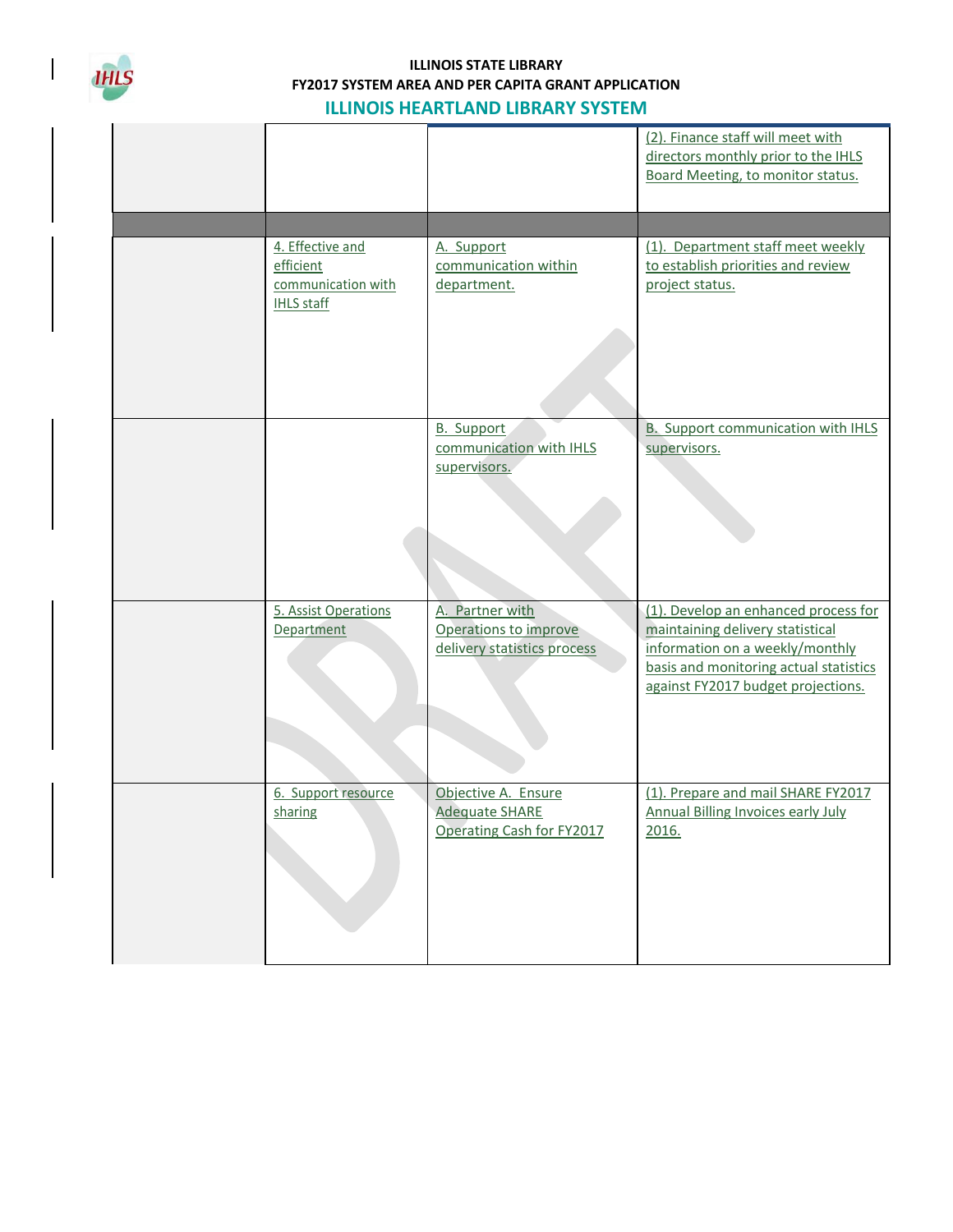

| <b>Long Range</b><br><b>Planning</b><br><b>PENDING!</b> | 1. Three-year plan | Combine board.<br>member and staff input<br>with current fiscal climate<br>to direct system services<br>into the near<br>futureDevelop implementa<br>tion timeline of long range<br>objectives approved<br>October, 2015. | (1). <del>Committee and executive staff</del><br>team draft report to<br>board Administrative staff draft<br>timeline in consideration of current<br>fiscal climate. Utilize cross team<br>methods to gather input from all<br>staff. |
|---------------------------------------------------------|--------------------|---------------------------------------------------------------------------------------------------------------------------------------------------------------------------------------------------------------------------|---------------------------------------------------------------------------------------------------------------------------------------------------------------------------------------------------------------------------------------|
|                                                         |                    |                                                                                                                                                                                                                           | (2). Share timeline with committees<br>and board for further refinement.                                                                                                                                                              |
|                                                         |                    |                                                                                                                                                                                                                           | (2). Board accepts report with or<br>without modifications                                                                                                                                                                            |
|                                                         |                    |                                                                                                                                                                                                                           | (3). Begin implementation of long<br>range plan components                                                                                                                                                                            |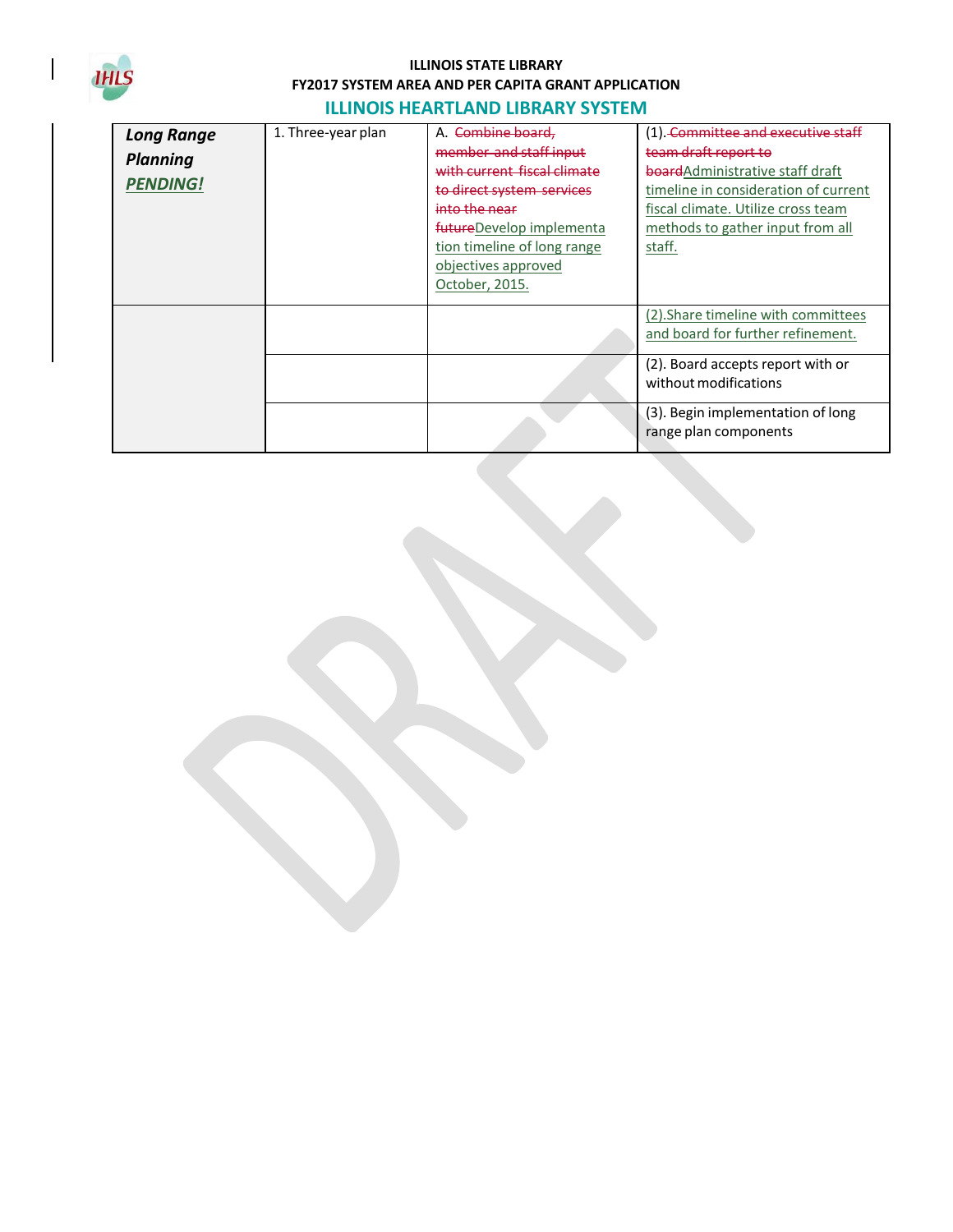

- B. **Bibliographic Access**: As a cornerstone of resource sharing, Bibliographic Access services in FY17 will promote:
- The availability of bibliographic support in a variety of methods including cataloging and database maintenance for the SHARE Consortium, cataloging training for SHARE members and statewide support through the Cataloging Maintenance Center.
- Access to digitalized information found in Illinois libraries and at IDA by providing information on formation and content of Metadata.
- After requesting our assistance, RAILS staff opted to complete their own cataloging and/or training to their members.

| <b>BIBLIOGRAPHIC ACCESS</b>             |                                                                                                                                                                                     |                                                                                                                                                                                                                                             |                                                                                                                                                                                                             |  |  |
|-----------------------------------------|-------------------------------------------------------------------------------------------------------------------------------------------------------------------------------------|---------------------------------------------------------------------------------------------------------------------------------------------------------------------------------------------------------------------------------------------|-------------------------------------------------------------------------------------------------------------------------------------------------------------------------------------------------------------|--|--|
| <b>Service Priority</b>                 | Goal                                                                                                                                                                                | <b>Objective</b>                                                                                                                                                                                                                            | <b>Activities</b>                                                                                                                                                                                           |  |  |
| <b>Cataloging Services</b><br>for SHARE | 1. To provide cataloging<br><b>Services for SHARE</b><br>member libraries                                                                                                           | A. To provide a full level<br>OCLC bibliographic record<br>for the SHARE database                                                                                                                                                           | (1). Catalog materials and set<br>holdings in OCLC<br>WorldCat. Import bibliographic<br>records into the SHARE database                                                                                     |  |  |
|                                         |                                                                                                                                                                                     |                                                                                                                                                                                                                                             | (2). Staff will maintain statistics<br>documenting the number of<br>items cataloged and the libraries<br>for whom they were cataloged                                                                       |  |  |
|                                         |                                                                                                                                                                                     | B. To answer questions<br>concerning<br>searching/matching, item<br>information, how to find,<br>and statistics, etc. for<br><b>SHARE</b> member libraries                                                                                  | (1). Answer emails, answer help<br>tickets and phone calls                                                                                                                                                  |  |  |
|                                         |                                                                                                                                                                                     | C. To input "on order"<br>bibliographic records and<br>equipment records for<br>member libraries                                                                                                                                            | (1). Input bibliographic records<br>into SHARE based on information<br>from forms and e-mails                                                                                                               |  |  |
|                                         | 2. To increase usability of<br>the SHARE database by<br>cleaning up duplicate<br>records and incorrect<br>cataloging and<br>maintaining authority<br>files in the SHARE<br>database | A. User access to<br>information resources<br>will be improved as the<br>result of the SHARE<br>database containing<br>fewer less than full level<br>bibliographic records and<br>fewer duplicate<br>bibliographic and<br>authority records | (1). Identify and merge duplicate<br>bibliographic records found in<br>SHARE database; check for and<br>remove provisional bibliographic<br>records; check for and mark ON<br>THE FLY bibliographic records |  |  |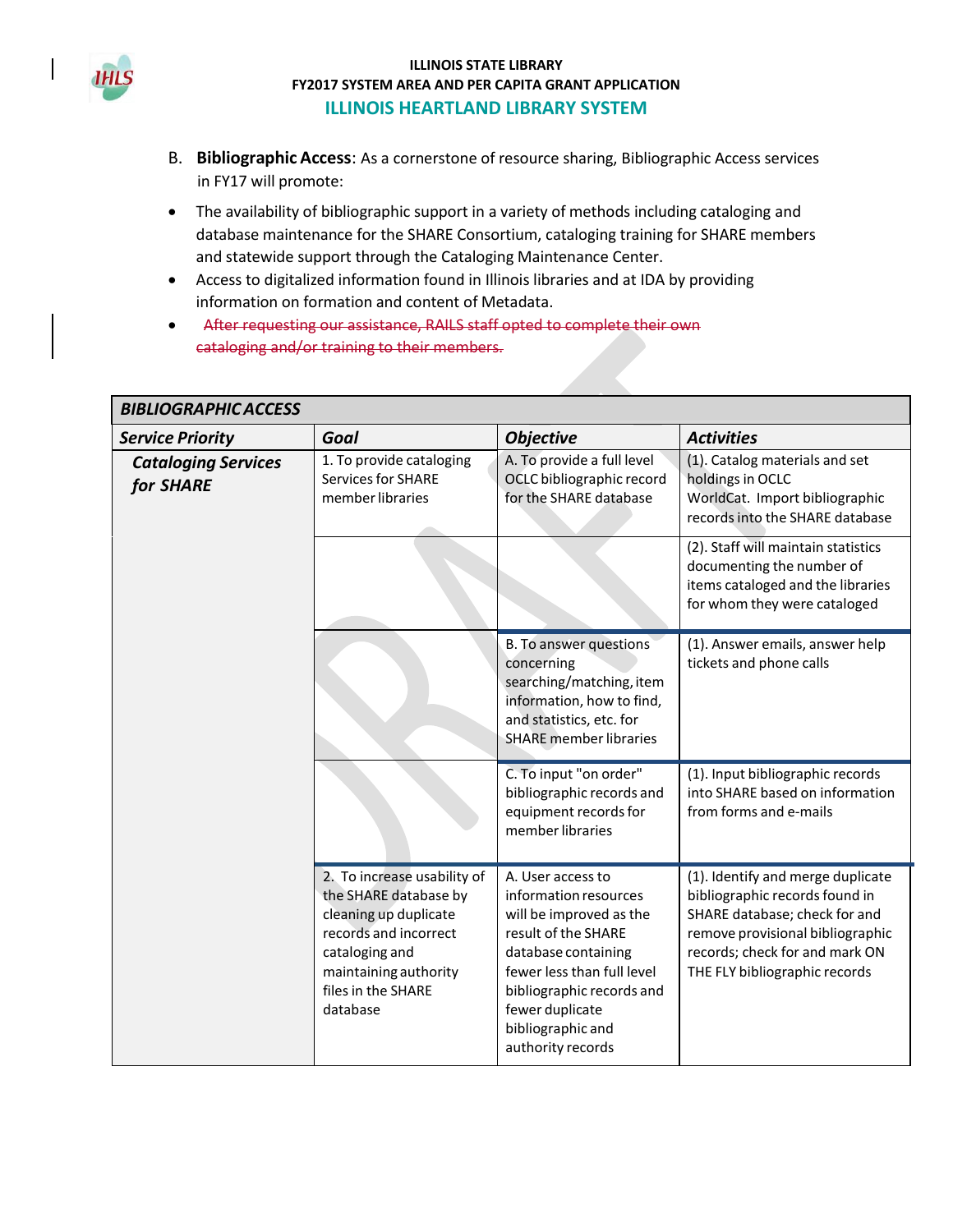

 $\mathsf{I}$ 

| <b>BIBLIOGRAPHIC ACCESS</b>                    |                                                                                                                                                                                                                                                    |                                                                                                                                                                                                                                            |                                                                                                                                                                                                                                                                                           |  |
|------------------------------------------------|----------------------------------------------------------------------------------------------------------------------------------------------------------------------------------------------------------------------------------------------------|--------------------------------------------------------------------------------------------------------------------------------------------------------------------------------------------------------------------------------------------|-------------------------------------------------------------------------------------------------------------------------------------------------------------------------------------------------------------------------------------------------------------------------------------------|--|
| <b>Service Priority</b>                        | Goal                                                                                                                                                                                                                                               | <b>Objective</b>                                                                                                                                                                                                                           | <b>Activities</b>                                                                                                                                                                                                                                                                         |  |
| <b>Cataloging Services</b><br>for SHARE        |                                                                                                                                                                                                                                                    |                                                                                                                                                                                                                                            | (2). Import weekly authority<br>record changes and make<br>corrections as necessary                                                                                                                                                                                                       |  |
|                                                |                                                                                                                                                                                                                                                    |                                                                                                                                                                                                                                            | (3). Create and maintain local<br>serial authority records for titles<br>found in SHARE                                                                                                                                                                                                   |  |
|                                                |                                                                                                                                                                                                                                                    |                                                                                                                                                                                                                                            |                                                                                                                                                                                                                                                                                           |  |
| <b>Cataloging Training</b>                     | 1. To increase the<br>understanding and skills<br>in bibliographic services<br>and cataloging for<br>members libraries and to<br>stay current with<br>national, state and local<br>policies such as RDA,<br>AACR2, OCLC and Library<br>of Congress | A. For "Cataloging"<br>libraries to maintain 15<br>hours of cataloging<br>continuing education per<br>fiscal year                                                                                                                          | (1). Monthly Cataloging Sessions<br>via Adobe Connect; Monograph<br>Cataloging; Authority/Subject<br>Analysis; OCLC Connexion and<br>other classes                                                                                                                                        |  |
|                                                |                                                                                                                                                                                                                                                    | B. For member libraries<br>to correctly search and<br>match to bibliographic<br>records found in the<br>SHARE database based on<br>item in hand or question<br>from patron                                                                 | (1). Monthly Cataloging Sessions;<br>Monthly Chat session; Reports<br>training; and other as needed<br>training                                                                                                                                                                           |  |
|                                                |                                                                                                                                                                                                                                                    |                                                                                                                                                                                                                                            |                                                                                                                                                                                                                                                                                           |  |
| <b>Cataloging</b><br><b>Maintenance Center</b> | 1. To provide cataloging<br>and bibliographic services<br>for the libraries in RAILS<br>and IHLS in order to<br>increase access and<br>encourage resource<br>sharing of information<br>resources found in Illinois<br>libraries                    | A. User access to<br>information resources<br>will be improved as the<br>result of LLSAP databases<br>containing fewer "less<br>than full level"<br>bibliographic records and<br>fewer duplicate<br>bibliographic and<br>authority records | (1). Identify records that lack<br>OCLC accession numbers in the<br>IHLS SHARE database, and<br>coordinate with the holding<br>libraries in order to find full level<br>OCLC records, import into the<br>SHARE database and delete the<br>older record                                    |  |
|                                                |                                                                                                                                                                                                                                                    |                                                                                                                                                                                                                                            | (2). Provide full level OCLC<br>records for substandard local<br>records from the RAILS PrairieCat<br>database---requesting physical<br>items when necessary in order to<br>identify or upgrade<br>corresponding OCLC records---to<br>PrairieCat staff for importation<br>into PrairieCat |  |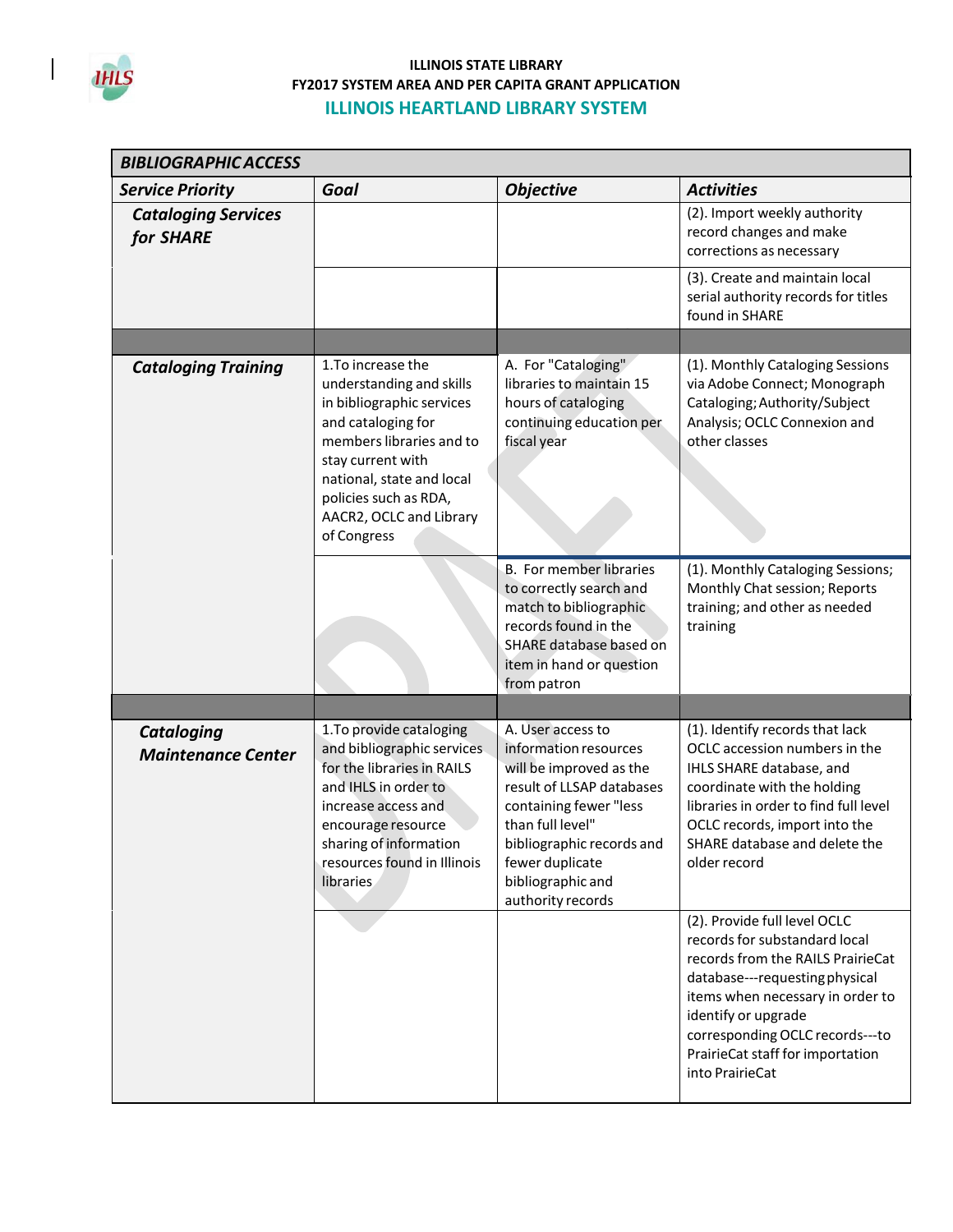

 $\vert$ 

| <b>BIBLIOGRAPHIC ACCESS</b>                    |      |                                                                                                                                    |                                                                                                                                                                                                                                                 |  |
|------------------------------------------------|------|------------------------------------------------------------------------------------------------------------------------------------|-------------------------------------------------------------------------------------------------------------------------------------------------------------------------------------------------------------------------------------------------|--|
| <b>Service Priority</b>                        | Goal | <b>Objective</b>                                                                                                                   | <b>Activities</b>                                                                                                                                                                                                                               |  |
| <b>Cataloging</b><br><b>Maintenance Center</b> |      |                                                                                                                                    | (3). Identify and merge duplicate<br>bibliographic and authority<br>records in the SHARE database                                                                                                                                               |  |
|                                                |      |                                                                                                                                    | (4). SHARE will maintain<br>quarterly spreadsheets<br>documenting the number of<br>bibliographic records upgraded<br>and for whom, and the number<br>of duplicate bibliographic and<br>authority records merged in the<br><b>SHARE database</b> |  |
|                                                |      | B. User access to Illinois<br>libraries' special<br>collections will be<br>established via CMC<br>cataloging of these<br>resources | (1). Continue to publicize this<br>service via the IHLS web site and<br>contacts with Illinois LLSAP staff<br>and current service recipients                                                                                                    |  |
|                                                |      |                                                                                                                                    | (2). Use system courier service<br>and ILDS for transport of special<br>collections materials to and from<br>the CMC                                                                                                                            |  |
|                                                |      |                                                                                                                                    | (3). Travel to libraries to catalog<br>materials too fragile or unique for<br>transport via courier                                                                                                                                             |  |
|                                                |      |                                                                                                                                    | (4). Catalog materials and set<br>holdings in OCLC WorldCat and<br>supply RAILS LLSAP staff with the<br>resultant bibliographic<br>records. CMC staff will import<br>the resultant records into SHARE                                           |  |
|                                                |      |                                                                                                                                    | (5). Staff will maintain statistics<br>documenting the number of<br>items cataloged and the libraries<br>for whom they were cataloged                                                                                                           |  |
|                                                |      | C. Contribute at least<br>100 name or uniform title<br>authority records to the<br>Library of Congress<br>Authorities              | (1). IHLS catalogers will submit<br>works requiring new name<br>and/or uniform title authority<br>records to NACO trained CMC<br>staff                                                                                                          |  |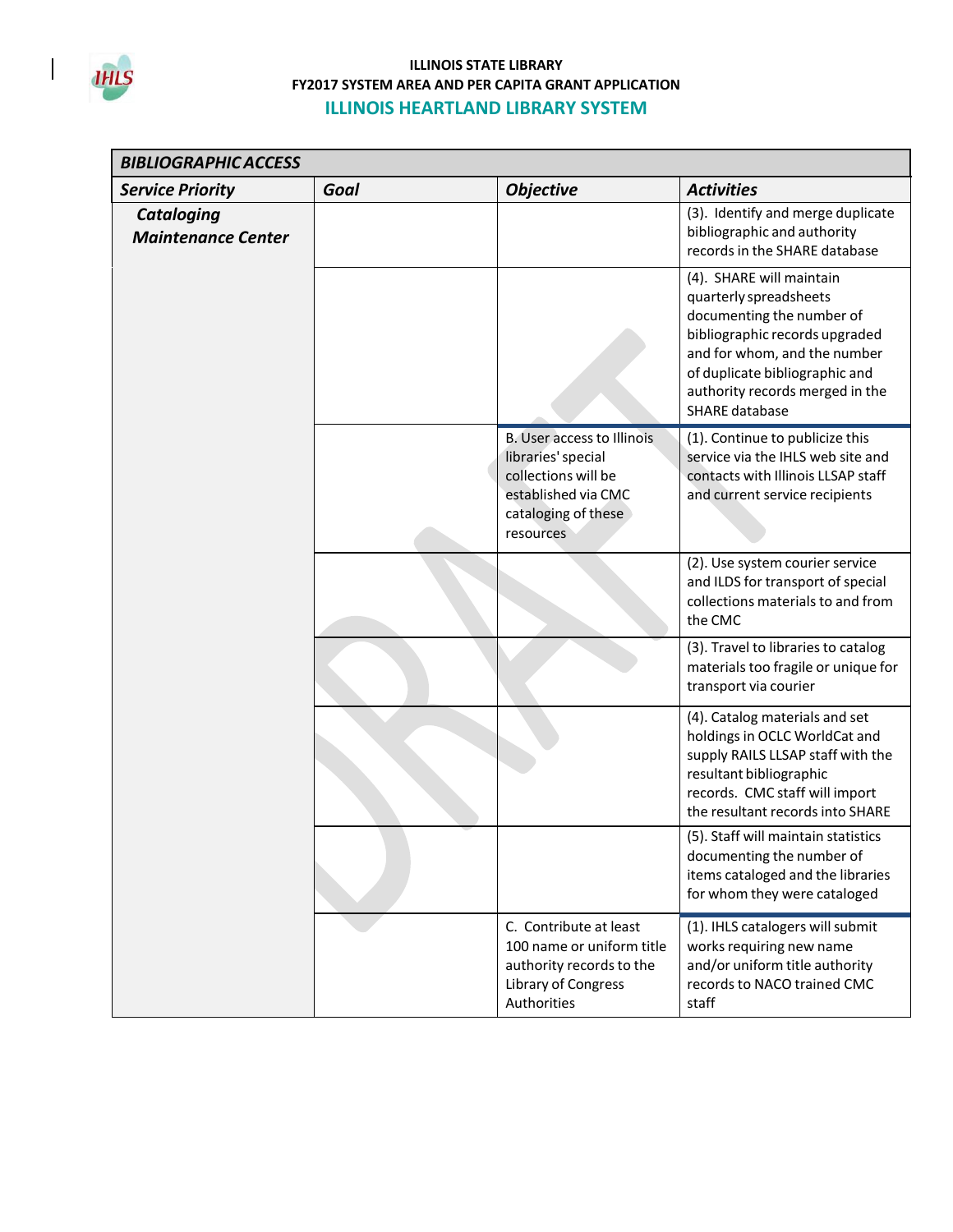

| <b>BIBLIOGRAPHIC ACCESS</b>                                                                                                      |                                                                                                                                                                     |                                                                                                                     |                                                                                                                                                                                     |
|----------------------------------------------------------------------------------------------------------------------------------|---------------------------------------------------------------------------------------------------------------------------------------------------------------------|---------------------------------------------------------------------------------------------------------------------|-------------------------------------------------------------------------------------------------------------------------------------------------------------------------------------|
| <b>Service Priority</b>                                                                                                          | Goal                                                                                                                                                                | <b>Objective</b>                                                                                                    | <b>Activities</b>                                                                                                                                                                   |
| <b>Cataloging</b><br><b>Maintenance Center</b>                                                                                   |                                                                                                                                                                     |                                                                                                                     | (2). Staff will create and<br>distribute authority records via<br>OCLC Connexion and, when<br>necessary, supply the resultant<br>records to LLSAP staff for<br>importation          |
|                                                                                                                                  |                                                                                                                                                                     |                                                                                                                     | (3). Staff will maintain statistics<br>documenting authority record<br>creation                                                                                                     |
|                                                                                                                                  | 2. To support access to<br>digitalized information<br>found in Illinois libraries<br>and at IDA by providing<br>information on formation<br>and content of metadata | A. User access to<br>digitalized information<br>will be established by<br>CMC providing metadata<br>for these items | (1). Publicize this service via the<br>IHLS web site and contacts with<br>Illinois LLSAP staff and current<br>service recipients                                                    |
|                                                                                                                                  |                                                                                                                                                                     |                                                                                                                     | (2). Work with the library to<br>determine what information is<br>needed for metadata, where<br>metadata and digital images will<br>reside, and create the metadata<br>if necessary |
|                                                                                                                                  |                                                                                                                                                                     |                                                                                                                     | (3). Staff will maintain statistics<br>documenting the number of<br>items for which metadata was<br>created and the library for whom<br>the metadata was created                    |
|                                                                                                                                  |                                                                                                                                                                     |                                                                                                                     |                                                                                                                                                                                     |
| After requesting our<br>assistance, RAILS staff<br>opted to complete their<br>own cataloging and/or<br>training to their members |                                                                                                                                                                     |                                                                                                                     |                                                                                                                                                                                     |
|                                                                                                                                  |                                                                                                                                                                     |                                                                                                                     |                                                                                                                                                                                     |
|                                                                                                                                  |                                                                                                                                                                     |                                                                                                                     |                                                                                                                                                                                     |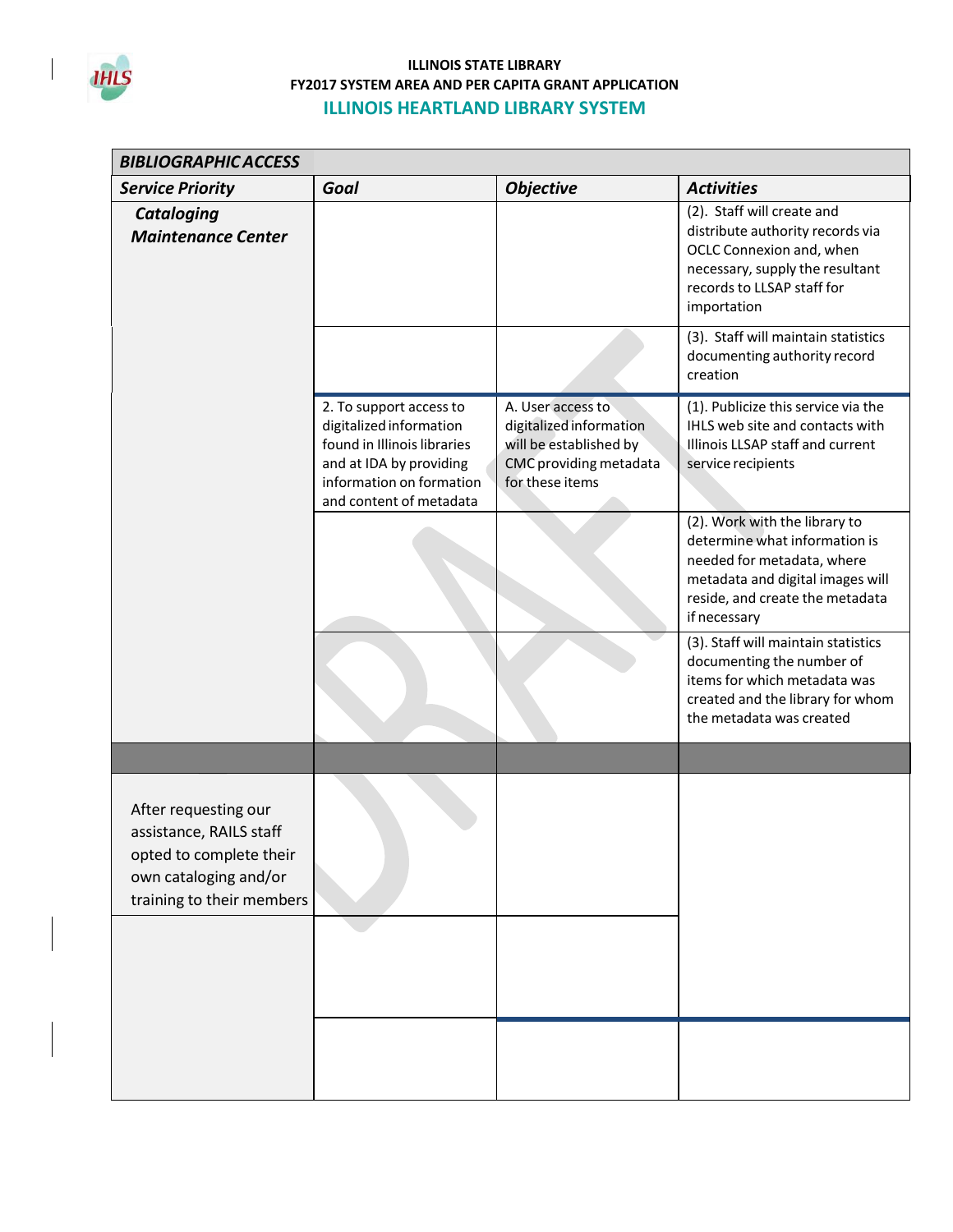

| <b>BIBLIOGRAPHIC ACCESS</b>         |                                                                                                                                      |                                                                                                           |                                                                                                                  |  |
|-------------------------------------|--------------------------------------------------------------------------------------------------------------------------------------|-----------------------------------------------------------------------------------------------------------|------------------------------------------------------------------------------------------------------------------|--|
| <b>Service Priority</b>             | Goal                                                                                                                                 | <b>Objective</b>                                                                                          | <b>Activities</b>                                                                                                |  |
| <b>TMQ (The MARC</b><br>of Quality) | 1. Improve the quality of<br>the SHARE database, thus<br>improving user access to<br>information resources                           | A. Analyze reports from<br>TMQ and anticipate<br>decreases in error rates                                 | (1). Identify and merge duplicate<br>bibliographic records in the<br><b>SHARE database</b>                       |  |
|                                     |                                                                                                                                      |                                                                                                           | (2). Make corrections to<br>bibliographic records as found on<br>reports from TMQ                                |  |
|                                     | 2. OCLC WorldCat<br>holdings for member<br>libraries are updated in a<br>timely manner, which<br>should increase resource<br>sharing | A. To keep a statistical<br>count of how many<br>holding records are<br>added to and deleted<br>from OCLC | (1). Maintain spreadsheets<br>documenting the number of<br>WorldCat holdings altered, as<br>reported by WorldCat |  |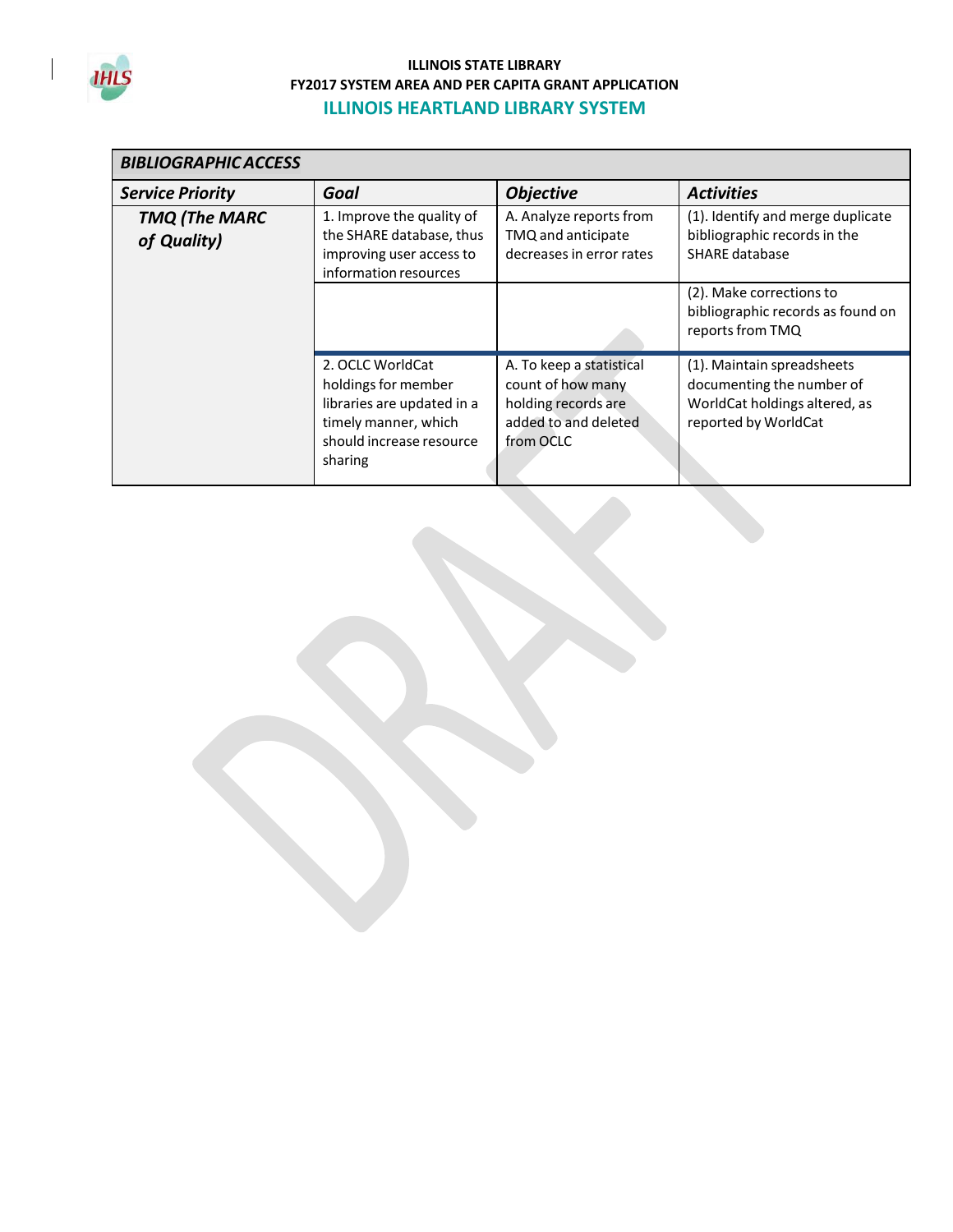

- C. **Resource Sharing** efforts during FY17 are as follows:
- Highlight the focus on full participation in resource sharing within as required by the revised system standards.
- Make a system-wide effort to use multiple channels of communications and formats of continuing education to ensure libraries are familiar with the revised ILLINET Interlibrary Loan Code.
- Continue the development of our LLSAP through the promotion of the DREAM Grant the advantages of membership in SHARE. Of particular focus will be a concerted effort to raise awareness and participation among our school district members. Of particular focus will be a concerted effort to raise awareness and participation from any ILLINET member, regardless of library system affiliation. Additionally, the work to bring transitional members to the point of going live on SHARE will involve a significant amount ofstaff time and attention.
- Continue to enhance and improve services for existing LLSAP members through attention to current practices and policies and being alert to opportunities for improvement that might present themselves during the fiscal year.
- Research and review E-Resources that would be beneficial to our stakeholders. E-Resources that are adopted for system use will be promoted throughout the system with the expectation of increased participation.

| <b>RESOURCE SHARING</b> |                                                                                |                                  |                                                                                                                                        |  |
|-------------------------|--------------------------------------------------------------------------------|----------------------------------|----------------------------------------------------------------------------------------------------------------------------------------|--|
| <b>Service Priority</b> | Goal                                                                           | Objective                        | <b>Activities</b>                                                                                                                      |  |
| <b>LLSAP</b> (SHARE)    | 1. Provide an innovative<br>resource discovery, sharing<br>and delivery system | A. Encourage Resource<br>Sharing | (1). Monitor SHARE policy and<br>protocol compliance and<br>coordinate those policies with IHLS<br>policies regarding resource sharing |  |
|                         |                                                                                |                                  | (2). Assist member libraries in<br>promoting their participation in<br>reciprocal borrowing within IHLS<br>and statewide               |  |
|                         |                                                                                |                                  | (3). Maintain non-resident<br>borrower card purchase locations<br>on the IHLS website                                                  |  |
|                         |                                                                                |                                  | (4). Promote the resource sharing<br>capabilities of the LLSAP to all<br>member libraries                                              |  |
|                         |                                                                                |                                  | (5). Support patron initiated<br>ILLINET interlibrary loan for LLSAP<br>members                                                        |  |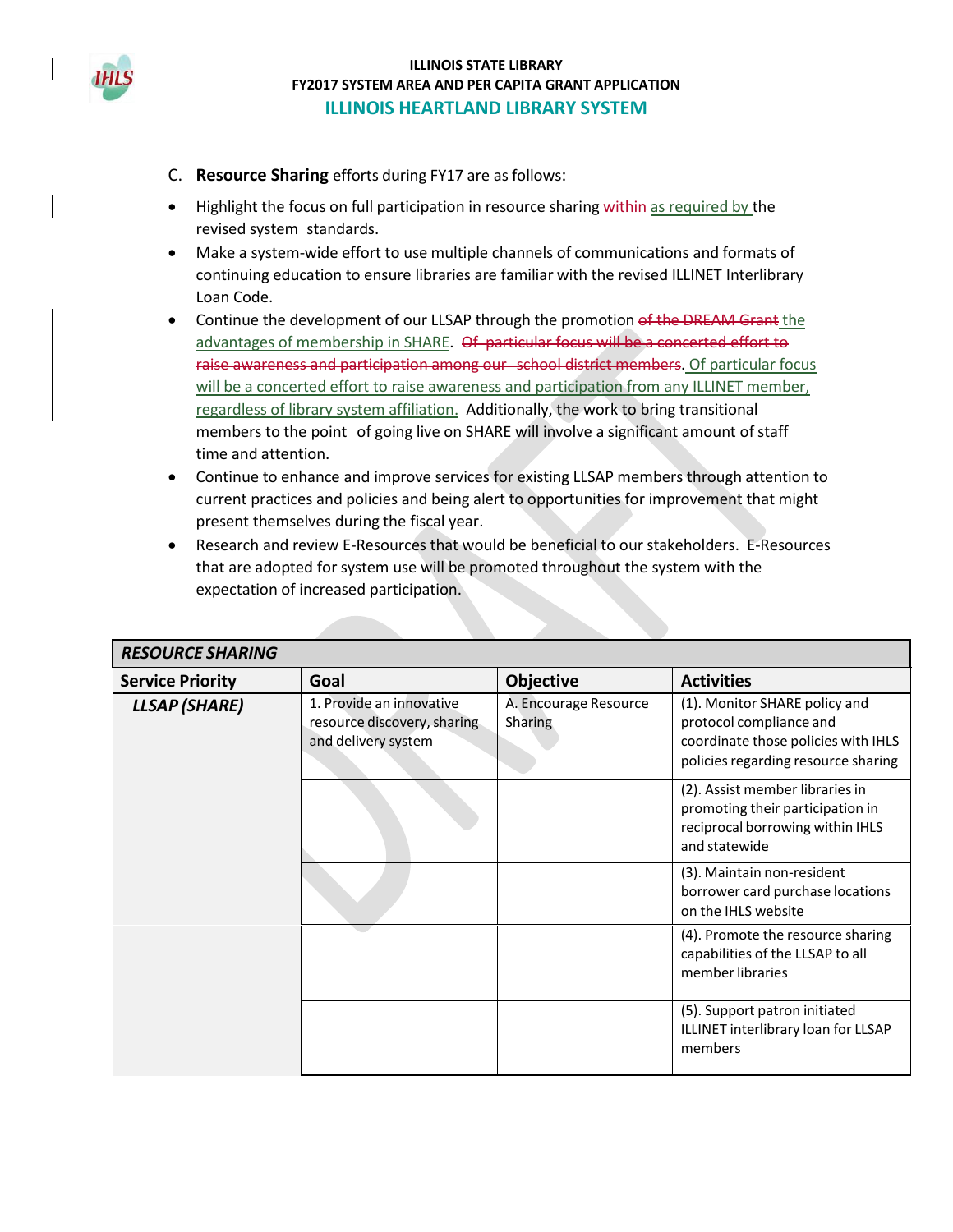

|  |  | (6). Review the system's resource    |
|--|--|--------------------------------------|
|  |  | sharing policy to ensure it is up to |
|  |  | date and well aligned to current     |
|  |  | Illinois Library Laws & Rules as     |
|  |  | well as the SHARE Resource           |
|  |  | Sharing Policy.                      |
|  |  |                                      |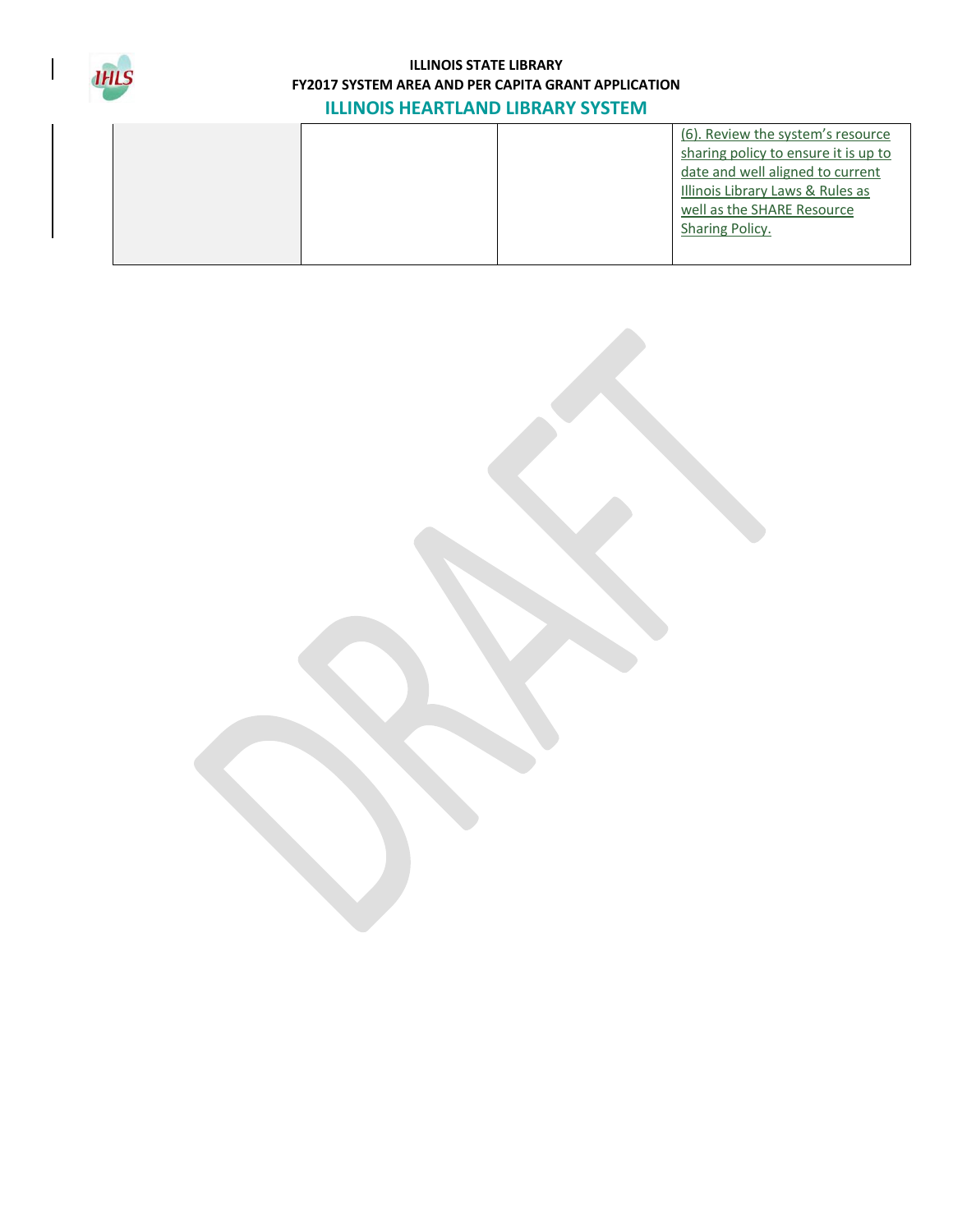

 $\mathsf{I}$ 

| <b>RESOURCE SHARING</b> |      |                                                                                                                       |                                                                                                                                                                                                                                                                                                |
|-------------------------|------|-----------------------------------------------------------------------------------------------------------------------|------------------------------------------------------------------------------------------------------------------------------------------------------------------------------------------------------------------------------------------------------------------------------------------------|
| <b>Service Priority</b> | Goal | Objective                                                                                                             | <b>Activities</b>                                                                                                                                                                                                                                                                              |
| <b>LLSAP</b> (SHARE)    |      |                                                                                                                       | (6). Provide training on how to<br>effectively use tools for ILLINET<br>interlibrary loan beyond the LLSAP<br>using OCLC WorldShare                                                                                                                                                            |
|                         |      |                                                                                                                       | (7). Utilize training on the SHARE<br>Polaris platform for all available<br>modules across a variety of<br>delivery methods. When<br>appropriate, ILLINET interlibrary<br>loan, reciprocal borrowing and<br>reciprocal access as well as<br>copyright will be addressed                        |
|                         |      |                                                                                                                       | (8). Monitor the progress of<br>member agencies in adopting the<br>recommendations of the revisions<br>in delivery and ILL policies and<br>processes.                                                                                                                                          |
|                         |      |                                                                                                                       | (9). Explore the cost and capability<br>of interoperability with libraries<br>independent of the LLSAPs                                                                                                                                                                                        |
|                         |      | <b>B. Provide a framework</b><br>for members to<br>participate in a state-of-<br>the-art integrated library<br>system | (1). Act as legal and financial<br>authority for SHARE                                                                                                                                                                                                                                         |
|                         |      |                                                                                                                       | (2). Manage the SHARE investment<br>account                                                                                                                                                                                                                                                    |
|                         |      |                                                                                                                       | (3). Continue to evaluate current<br>LLSAP policies and the<br>development of uniform policies<br>for SHARE with the SHARE<br>Executive Committee. Analyze<br>trends in data and in the library<br>marketplace to determine<br>opportunities for changes and<br>enhancements of LLSAP services |
|                         |      |                                                                                                                       | (4). Apply for appropriate grants<br>to provide enhancements to the<br><b>SHARE catalog</b>                                                                                                                                                                                                    |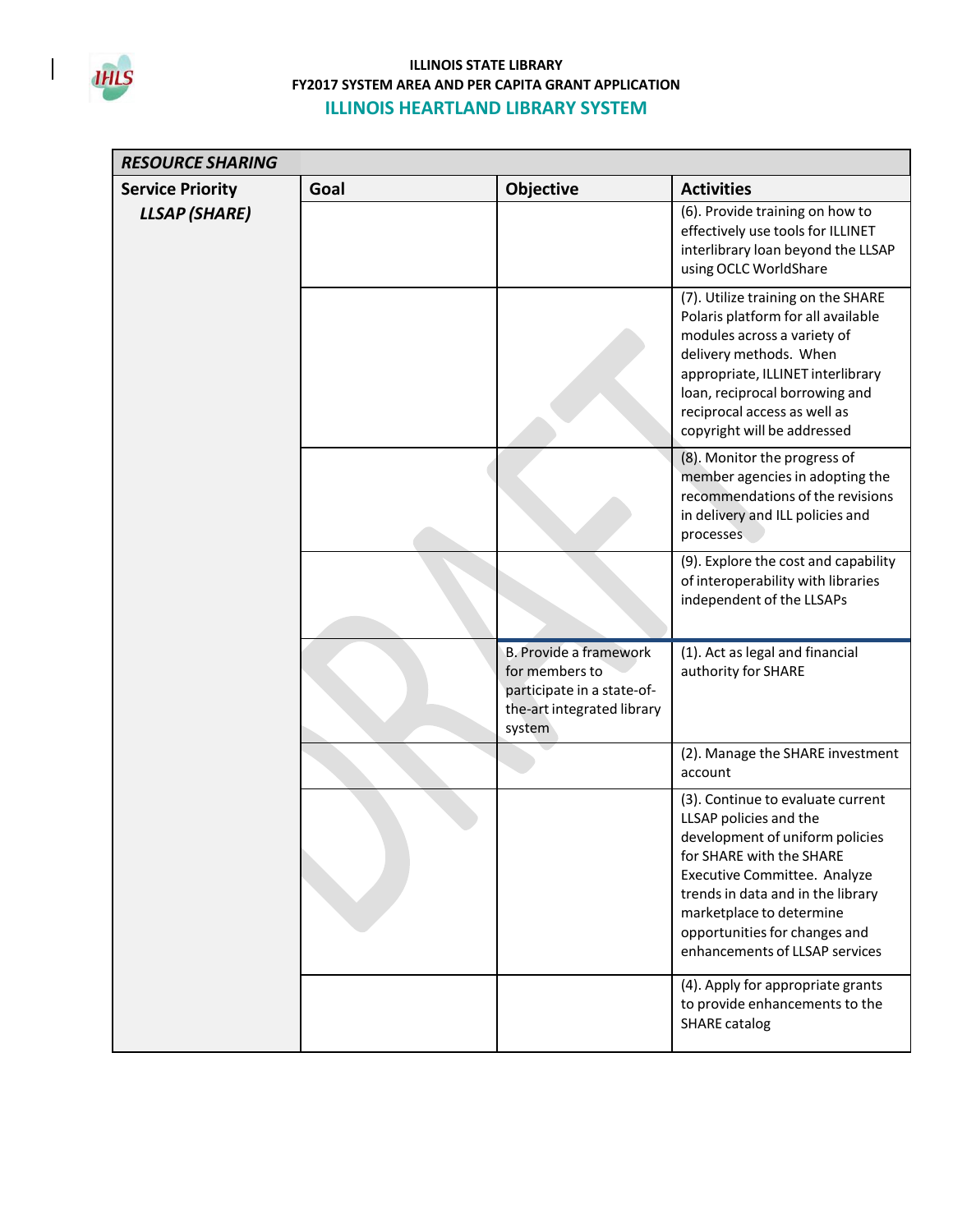

 $\mathsf{I}$ 

| <b>RESOURCE SHARING</b>                         |                                                                                      |                                                                                                                         |                                                                                                                                                                                                                          |  |
|-------------------------------------------------|--------------------------------------------------------------------------------------|-------------------------------------------------------------------------------------------------------------------------|--------------------------------------------------------------------------------------------------------------------------------------------------------------------------------------------------------------------------|--|
| <b>Service Priority</b>                         | Goal                                                                                 | Objective                                                                                                               | <b>Activities</b>                                                                                                                                                                                                        |  |
| <b>LLSAP</b> (SHARE)                            |                                                                                      |                                                                                                                         | (5). Employ a variety of instructional<br>methods to allow SHARE members<br>to work effectively and efficiently<br>with the ILS and other shared<br>databases                                                            |  |
|                                                 |                                                                                      |                                                                                                                         | (6). Assist with the migration of<br>libraries who do not wish to<br>continue to participate in the<br><b>SHARE LLSAP</b>                                                                                                |  |
|                                                 |                                                                                      |                                                                                                                         | (7). Support the SHARE Helpdesk<br>to track concerns and technical<br>issues with the ILS                                                                                                                                |  |
|                                                 |                                                                                      |                                                                                                                         | (8). Continue the development<br>and enhancement of the SHARE<br>website to meet the<br>informational and training needs<br>of the IHLS libraries. Provide<br>software and technical support<br>for members of the LLSAP |  |
|                                                 |                                                                                      |                                                                                                                         |                                                                                                                                                                                                                          |  |
| <b>LLSAP Development</b>                        | 1. Increase members<br>participating in SHARE                                        | A. Continue to promote<br>the growth of SHARE<br>through the DREAM<br>Grant opportunity                                 | (1). Libraries will continue to be<br>made aware of the grant<br>opportunity in conjunction with<br>the focus on full participation in<br><b>Resource Sharing</b>                                                        |  |
|                                                 |                                                                                      |                                                                                                                         |                                                                                                                                                                                                                          |  |
| <b>ILLINET Interlibrary</b><br><b>Loan Code</b> | 1. Increase familiarity and<br>compliance with the ILLINET<br>Interlibrary Loan Code | A. Provide educational<br>opportunities for<br>member agencies to<br>learn the implications of<br>the revised ILL Code  | (1). Online and in person formats<br>will be used to reach out and<br>train our multi-type membership                                                                                                                    |  |
|                                                 |                                                                                      | B. Monitor the progress<br>of member agencies in<br>adopting the<br>recommendations of the<br>revisions in the ILL Code | (1). SHARE Circulation & Resource<br>Sharing staff will maintain regular<br>contact with member libraries to<br>help ensure understanding and<br>compliance with the ILL Code                                            |  |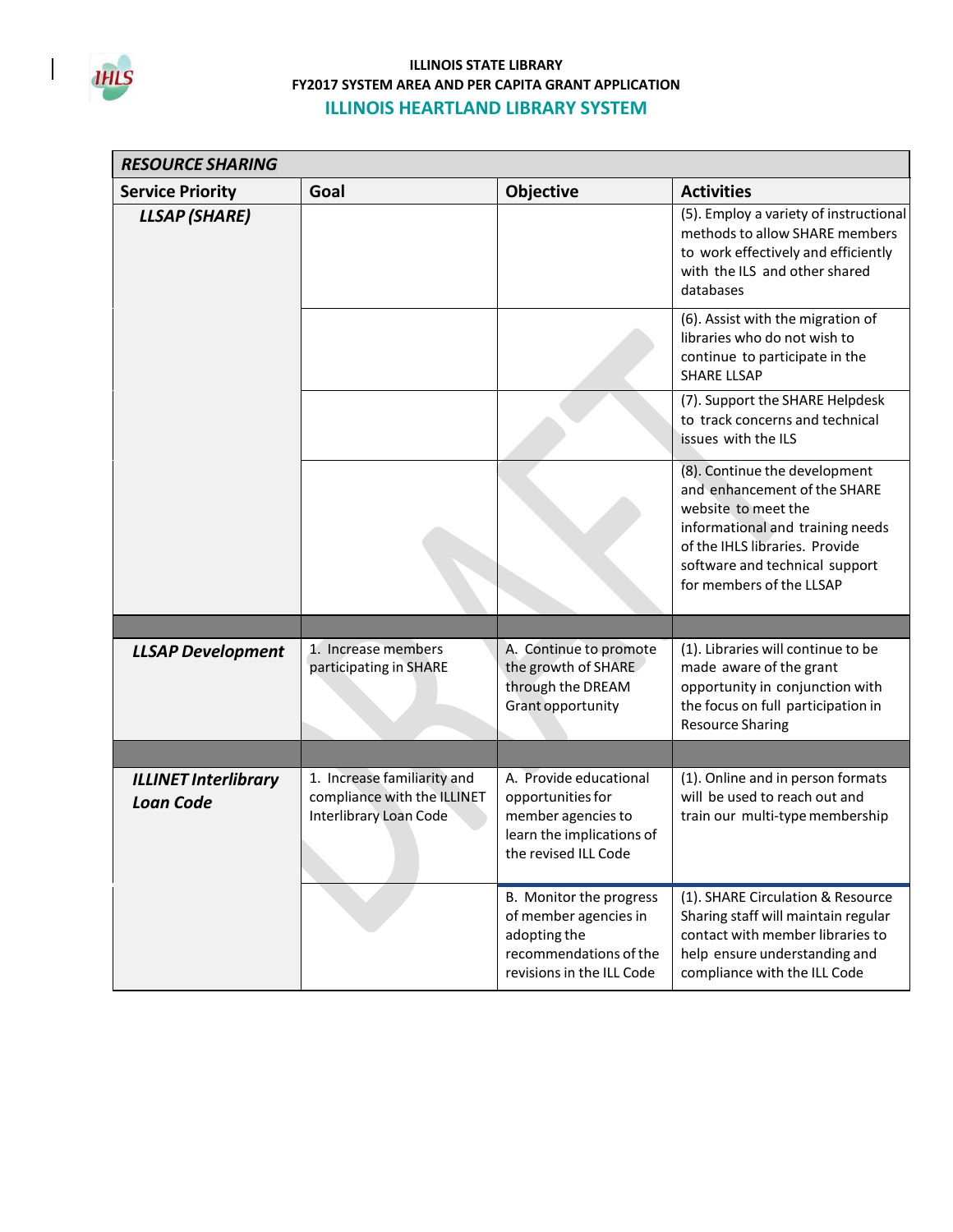

| <b>RESOURCE SHARING</b> |                                                                  |                                                                                                                                                            |                                                                                                                                                                                                                                                                 |  |
|-------------------------|------------------------------------------------------------------|------------------------------------------------------------------------------------------------------------------------------------------------------------|-----------------------------------------------------------------------------------------------------------------------------------------------------------------------------------------------------------------------------------------------------------------|--|
| <b>Service Priority</b> | Goal                                                             | <b>Objective</b>                                                                                                                                           | <b>Activities</b>                                                                                                                                                                                                                                               |  |
| eResources              | 1. Increase familiarity<br>with and utilization of<br>eResources | A. Increase use of<br>eResources in SHARE<br>member libraries including<br>(but not limited to) eRead<br>Illinois, eMagazines and<br>third-party databases | (1). Contact various eResource<br>providers to obtain quotes and<br>information about their services to<br>provide to member libraries, via<br>posting on the SHARE website and<br>email messages                                                               |  |
|                         |                                                                  |                                                                                                                                                            | (2). Provide on-site assistance to<br>library staff on use of eResources,<br>who will, in turn, provide training to<br>their patrons                                                                                                                            |  |
|                         |                                                                  |                                                                                                                                                            | (3). Create training videos and<br>materials for member library use                                                                                                                                                                                             |  |
|                         |                                                                  |                                                                                                                                                            | (4). Continue working Work on<br>integrating eResources with Polaris,<br>to facilitate ease of patron use of<br>eResources                                                                                                                                      |  |
|                         |                                                                  |                                                                                                                                                            | (5). Develop an Work with the<br>eResource Committee to review<br>products, policies, and practices.<br>The committee will be populated<br>by consists of representatives of<br>the SHARE governing<br>organization, SHARE member<br>libraries, and SHARE staff |  |
|                         |                                                                  |                                                                                                                                                            | (6) Develop Continue developing<br>consortia for the purpose of<br>sharing electronic resources, as<br>appropriate to meet the needs of<br>interested library members and<br>their patrons                                                                      |  |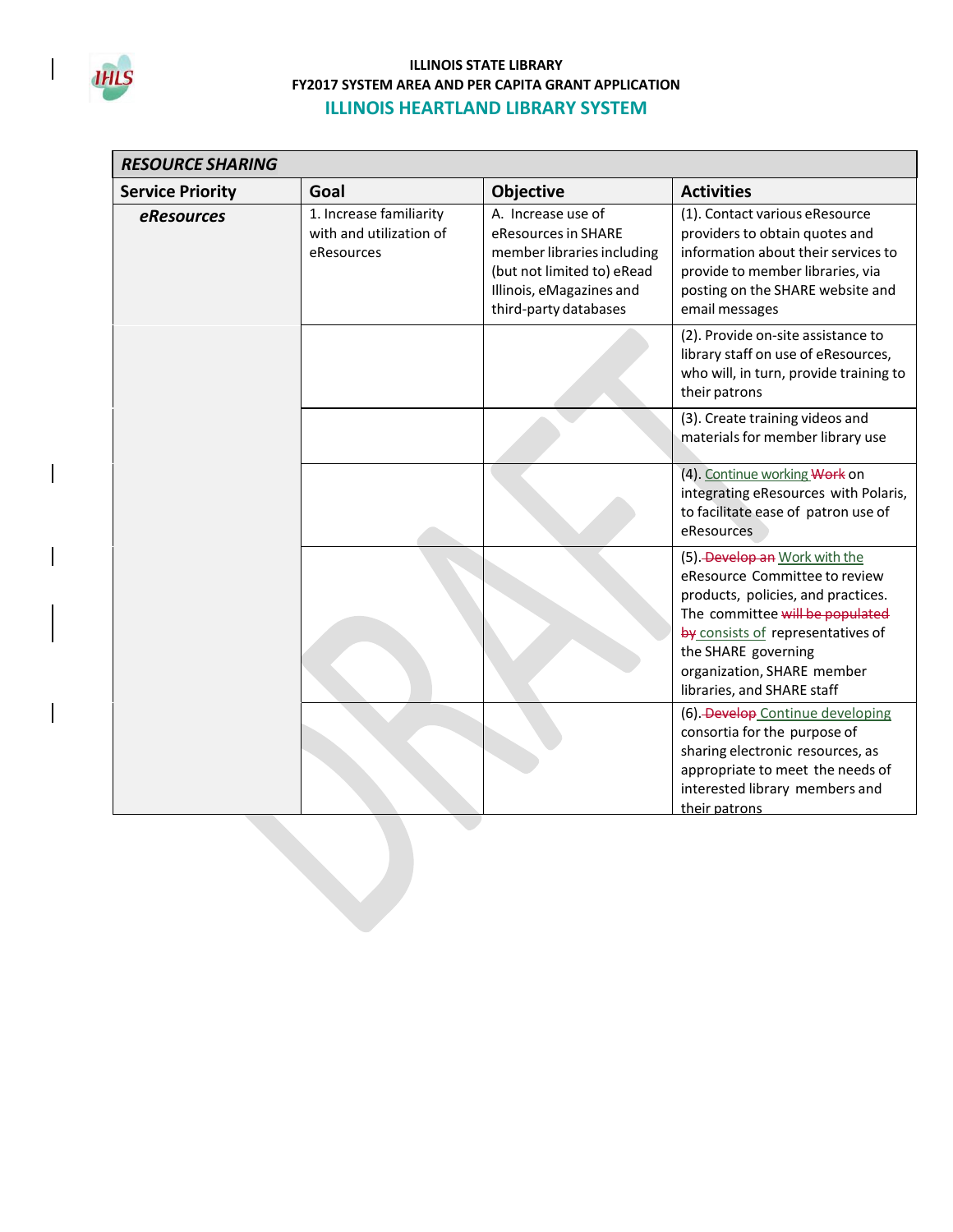

- D. **Consulting and CE**: The value of consulting and continuing education opportunities have been voiced loud and clear by our members for the past four years. As these services begin to grow back, efforts will be designed to:
- Hit the target of site visits to 20% of our member libraries (108 agencies). Agencies would include public libraries with new directors, struggling school districts and responses to specific invitations from library agencies who would like assistance with understanding and complying with State Statutes and Administrative Rules as well assystem bylaws, policies and services.
- Support training on the revisions of the ILLINET Interlibrary Loan Code.
- Continue the development on an annual IHLS Member Day.
- Craft no-cost or cost-recovery continuing education opportunities for our members that comply with ISL directives.
- Encourage member awareness of and participation in regional, statewide and national professional development opportunities as they present themselves.

| <b>CONSULTING AND CE</b>   |                                                                                                    |                                                                                                 |                                                                                                                                                                                     |
|----------------------------|----------------------------------------------------------------------------------------------------|-------------------------------------------------------------------------------------------------|-------------------------------------------------------------------------------------------------------------------------------------------------------------------------------------|
| <b>Service Priority</b>    | Goal                                                                                               | <b>Objective</b>                                                                                | <b>Activities</b>                                                                                                                                                                   |
| <b>Consulting Services</b> | 1. To be responsive<br>to the expressed<br>needs of member<br>libraries for<br>consulting services | A. Visits to 20% of IHLS<br>Libraries. 108 of the 540 IHLS<br>Libraries will be visited in FY16 | (1). Priority visits will be to new<br>directors of public libraries,<br>libraries interested in joining the<br>automation consortium the<br><b>DREAM grant</b> and at-risk schools |
|                            |                                                                                                    |                                                                                                 | (2). Site visits will also be scheduled<br>with libraries that express specific<br>needs, eg: A presentation for a<br>board or administrators on a<br>specific topic                |
|                            |                                                                                                    |                                                                                                 | (3). System Staff will also be<br>available to work with local<br>special interest groups                                                                                           |
|                            |                                                                                                    |                                                                                                 |                                                                                                                                                                                     |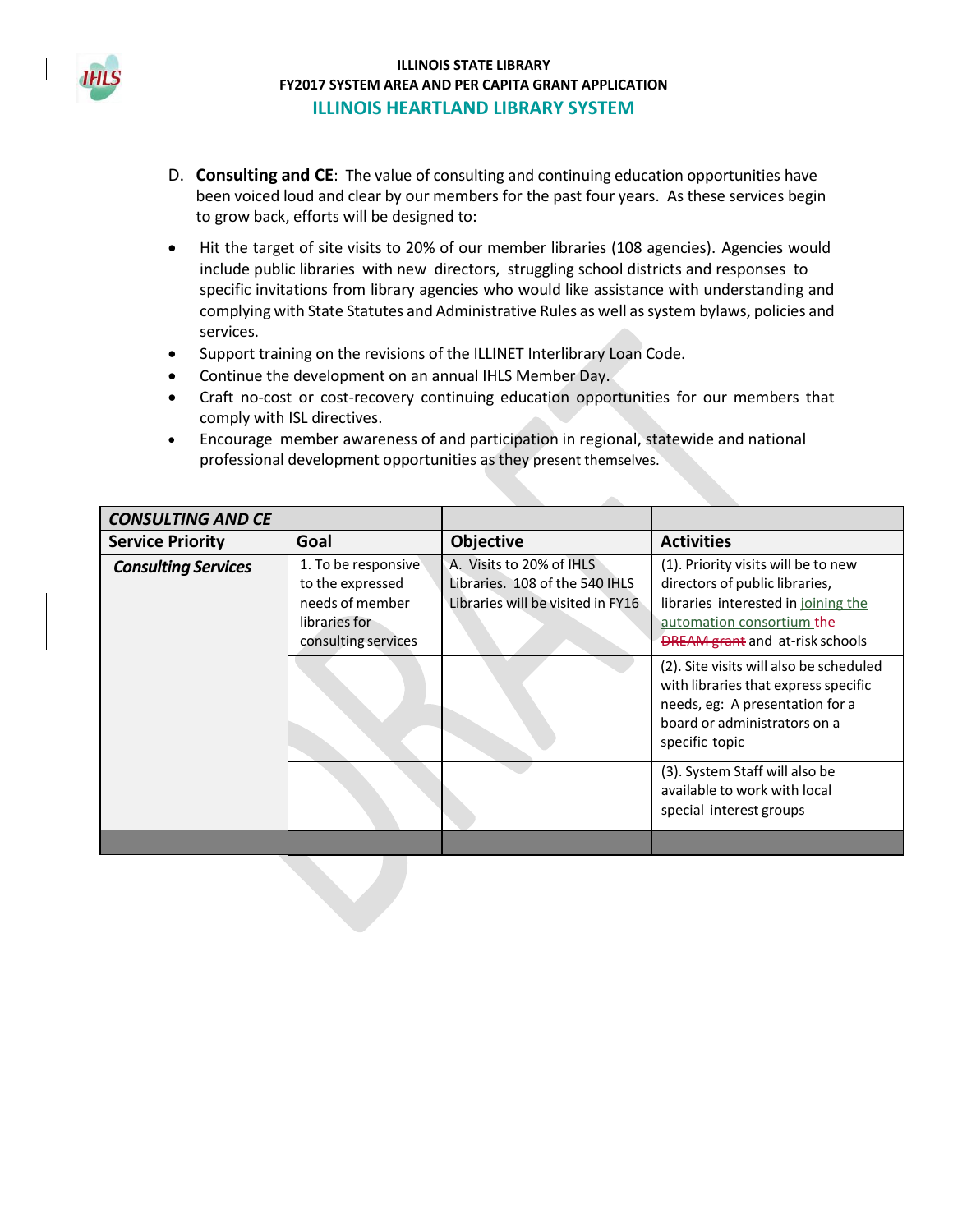

| <b>Continuing Education</b> | 1. To provide        | A. Provision and identification   | (1). Particular focus will be         |
|-----------------------------|----------------------|-----------------------------------|---------------------------------------|
|                             | continuing education | of opportunities that will assist | made in FY 16 on the revision         |
|                             | opportunities as     | member libraries in               | of system standards and the           |
|                             | allowed by ISL       | understanding and complying       | <b>ILLINET Interlibrary Loan Code</b> |
|                             | directive            | with applicable State statutes    | A variety of educational              |
|                             |                      | and administrative rules; and     | opportunities will be offered         |
|                             |                      | with the system's bylaws,         | to ensure the information is          |
|                             |                      | policies and services             | disseminated as widely as             |
|                             |                      |                                   | possible In FY17, IHLS will           |
|                             |                      |                                   | continue to highlight the             |
|                             |                      |                                   | revision of system                    |
|                             |                      |                                   | standards and the ILLINET             |
|                             |                      |                                   | Interlibrary Loan Code. As            |
|                             |                      |                                   | staffing and funding is               |
|                             |                      |                                   | available, a variety of               |
|                             |                      |                                   | educational opportunities             |
|                             |                      |                                   | will be offered to ensure             |
|                             |                      |                                   | the information is                    |
|                             |                      |                                   | disseminated as widely as             |
|                             |                      |                                   | possible.                             |
|                             |                      |                                   |                                       |
|                             |                      |                                   | (2). If the funding allows,           |
|                             |                      |                                   | Implementation of the 2nd             |
|                             |                      |                                   | Annual Member Day                     |
|                             |                      |                                   |                                       |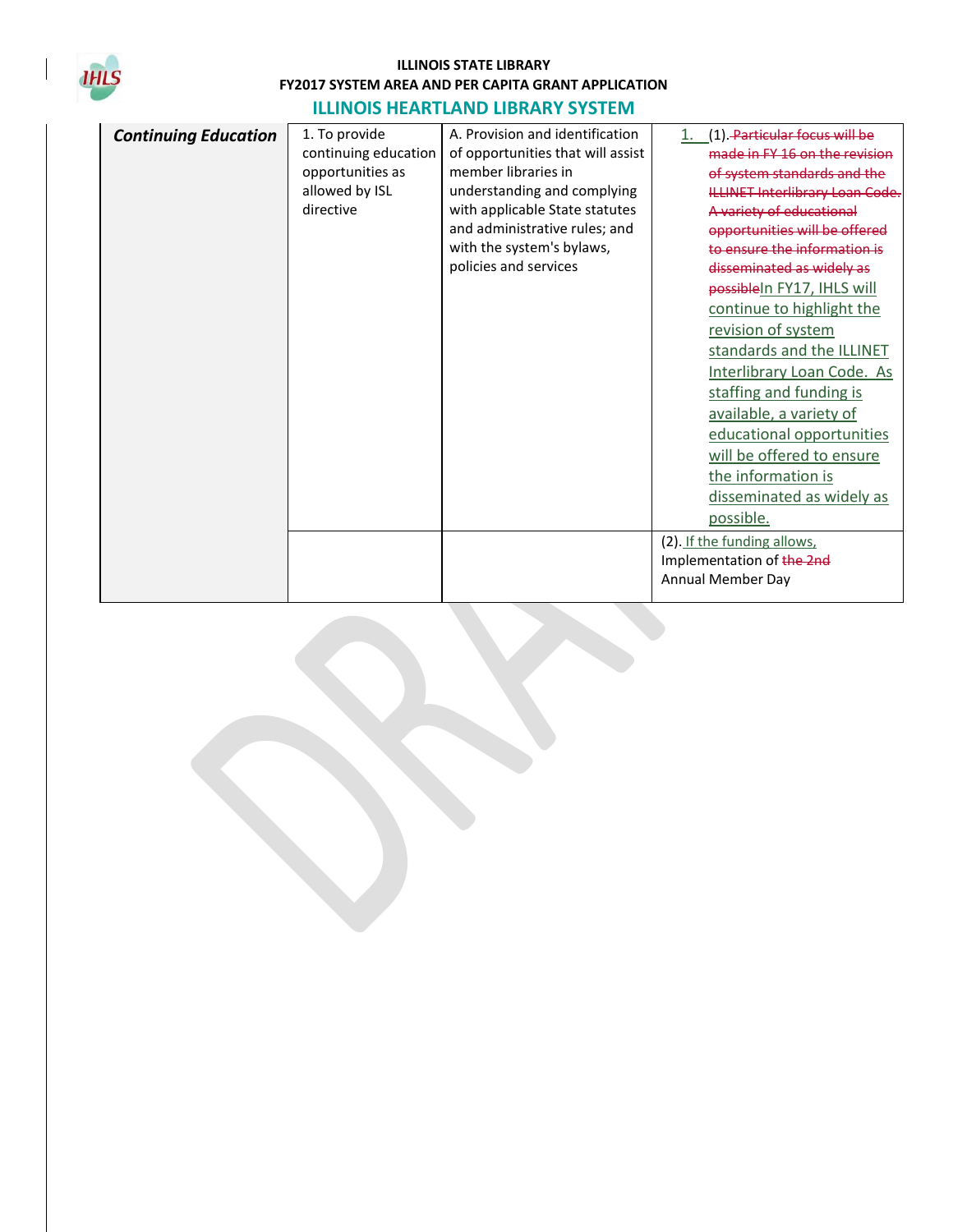

| <b>CONSULTING AND CE</b>    |      |                  |                                        |
|-----------------------------|------|------------------|----------------------------------------|
| <b>Service Priority</b>     | Goal | <b>Objective</b> | <b>Activities</b>                      |
| <b>Continuing Education</b> |      |                  | (3). The development of annual         |
|                             |      |                  | HR workshops to increase the           |
|                             |      |                  | knowledge of employment law            |
|                             |      |                  | for our members. These will be         |
|                             |      |                  | offered in multiple formats            |
|                             |      |                  | Continue to partner with the           |
|                             |      |                  | Illinois State Library in an effort to |
|                             |      |                  | provide professional                   |
|                             |      |                  | development hours to school            |
|                             |      |                  | libraries.                             |
|                             |      |                  |                                        |
|                             |      |                  | (4). IHLS Staff will actively          |
|                             |      |                  | promote continuing education           |
|                             |      |                  | offered by the Illinois State          |
|                             |      |                  | Library, The Illinois Library          |
|                             |      |                  | Association and the Illinois           |
|                             |      |                  | School Library Media Association       |
|                             |      |                  |                                        |
|                             |      |                  | (5). Through available                 |
|                             |      |                  | communication tools, IHLS will         |
|                             |      |                  | share information regarding            |
|                             |      |                  | appropriate continuing education       |
|                             |      |                  | opportunities that would be of         |
|                             |      |                  | interest to our members                |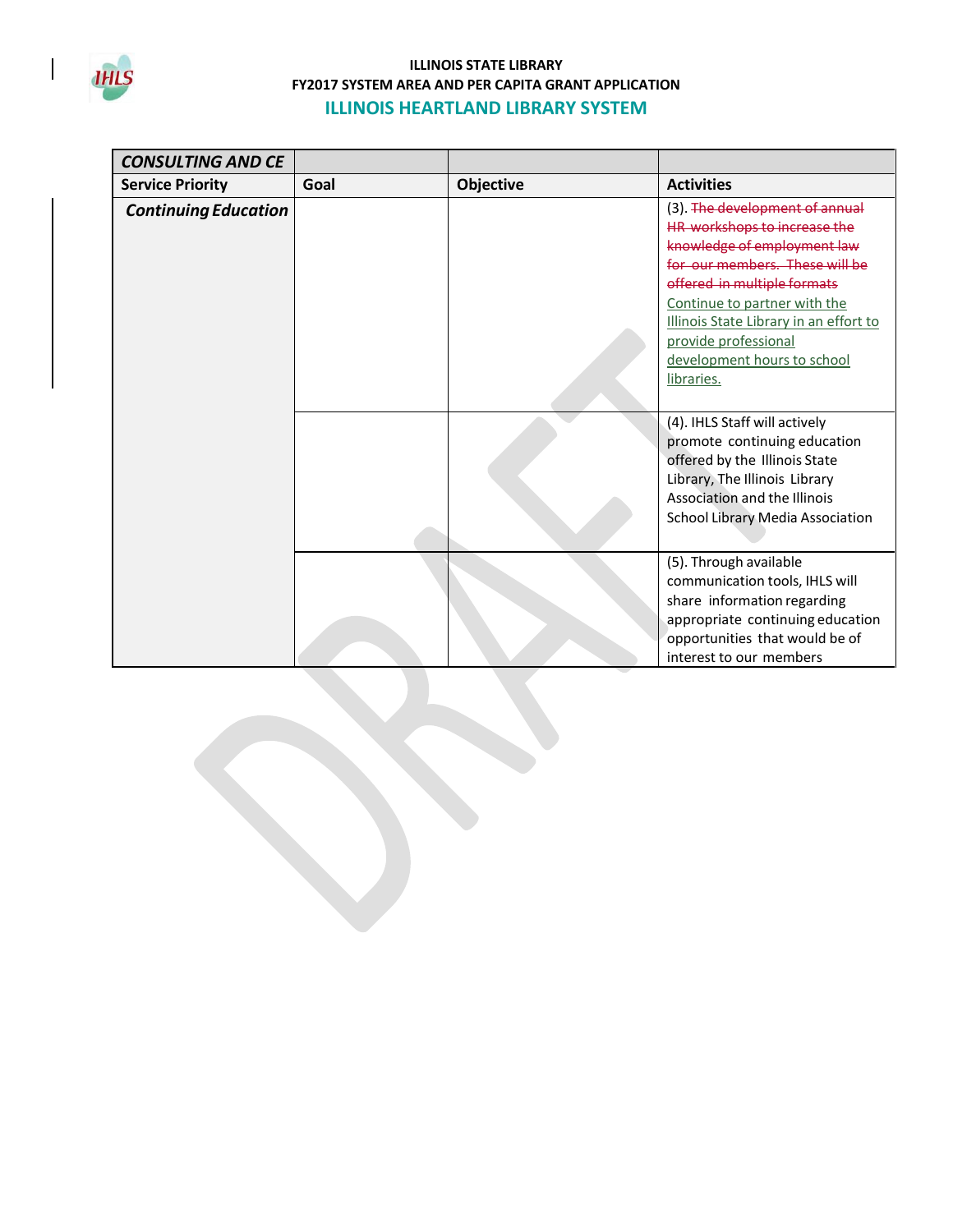

E. **DELIVERY**: The focus of delivery services offered by the Illinois Heartland Library System in FY17 these services will include:

- Compliance with the recommendations of the Illinois Statewide Delivery Committee.
- The availability of 5 day a week delivery using zoned routes and SHARE software.
- A revised web presence.
- A help desk designed to provide responsive customer service.
- Efficient tracking of delivery statistics through the in-house creation of an app that will allow data to be input throughout the day and uploaded on a regular basis.

| <b>DELIVERY</b>          |                                                                                                              |                                                                                          |                                                                                                                                                                                                                                                                                                                                 |
|--------------------------|--------------------------------------------------------------------------------------------------------------|------------------------------------------------------------------------------------------|---------------------------------------------------------------------------------------------------------------------------------------------------------------------------------------------------------------------------------------------------------------------------------------------------------------------------------|
| <b>Service Priority</b>  | Goal                                                                                                         | Objective                                                                                | <b>Activities</b>                                                                                                                                                                                                                                                                                                               |
| <b>Delivery Services</b> | 1. Efficient provision of<br>delivery services designed to<br>support resource sharing<br>among IHLS members | A. To comply with<br>recommendations put forth by<br>the Statewide delivery<br>committee | (1). IHLS Staff will<br>monitor compliance<br>progress on an ongoing<br>basis.                                                                                                                                                                                                                                                  |
|                          |                                                                                                              | B. To make 5 day a week<br>delivery available to our<br>libraries. (SMART Delivery)      | (1). Zone libraries in each of<br>the hubs to enable libraries<br>to be added or deleted from<br>a route depending on need<br>Laboratory of Applied Spatial<br>Analysis (LASA) from SIUE<br>utilized GIS software to<br>provide maps for all of IHLS,<br>reflecting the goal of giving<br>functional 5 day per week<br>service. |
|                          |                                                                                                              |                                                                                          | (2). Use SHARE software<br>to generate reports that<br>will support SMART<br>Delivery                                                                                                                                                                                                                                           |
|                          |                                                                                                              | C. To ensure the process moves<br>in a timely fashion                                    | (1). Current delivery staff<br>hours will be reconfigured<br>to allow for dedicated<br>drivers and dedicated<br>sorters                                                                                                                                                                                                         |
|                          |                                                                                                              | D. To develop Community<br><b>Concept Partners</b>                                       | (1). Identify and develop $\overline{40}$<br>20 Community Concept<br>Partners based on<br>geography and delivery<br>volume<br>(2). Solicit early adopters<br>for the project                                                                                                                                                    |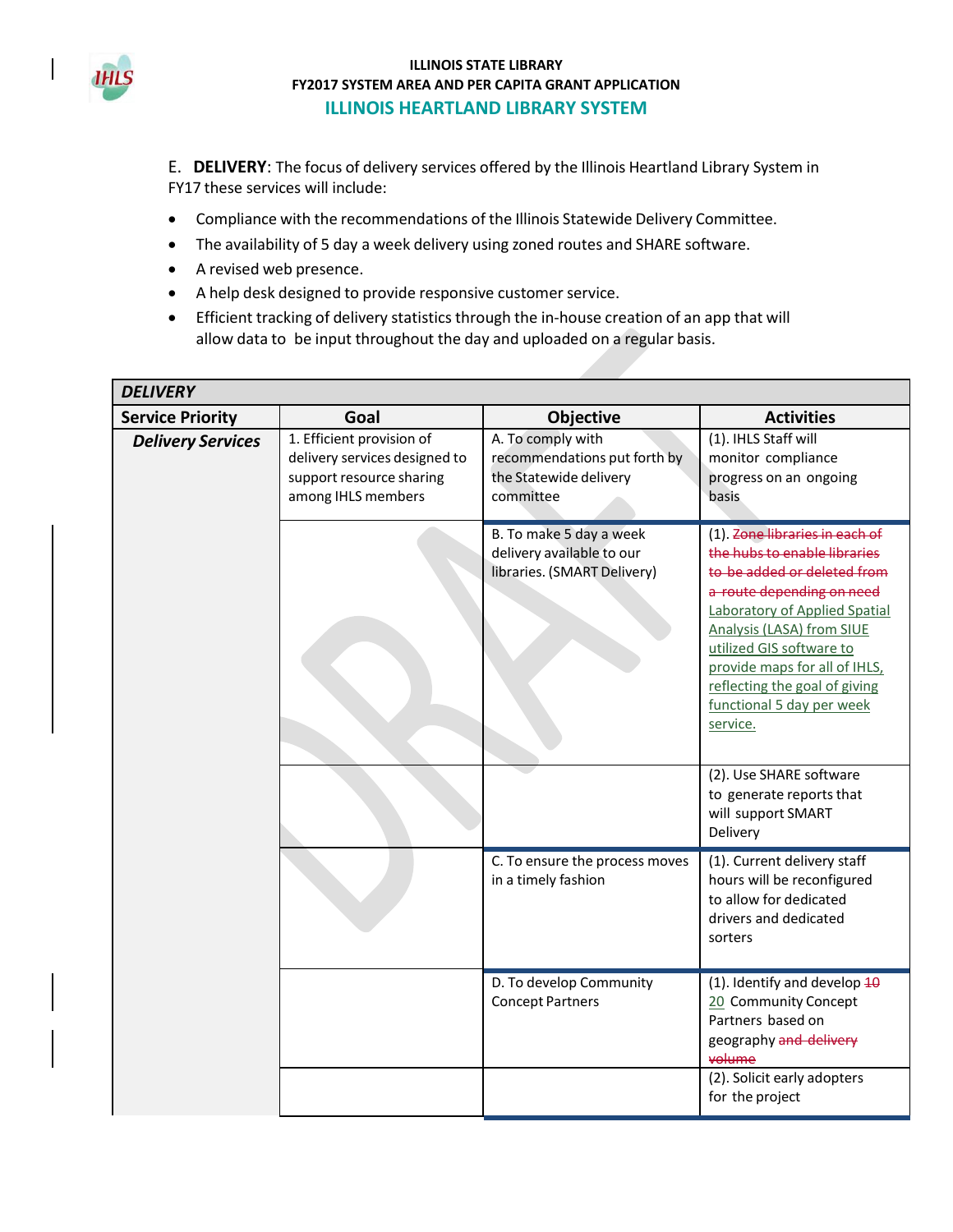

| E. To support a delivery help<br>desk                                         | (1). Concerns submitted to<br>the help desk will be dealt<br>with by delivery staff in a<br>timely manner |
|-------------------------------------------------------------------------------|-----------------------------------------------------------------------------------------------------------|
| F. To evaluate our service and<br>determine areas of<br>improvement and focus | (1). Administer an<br>annual delivery survey                                                              |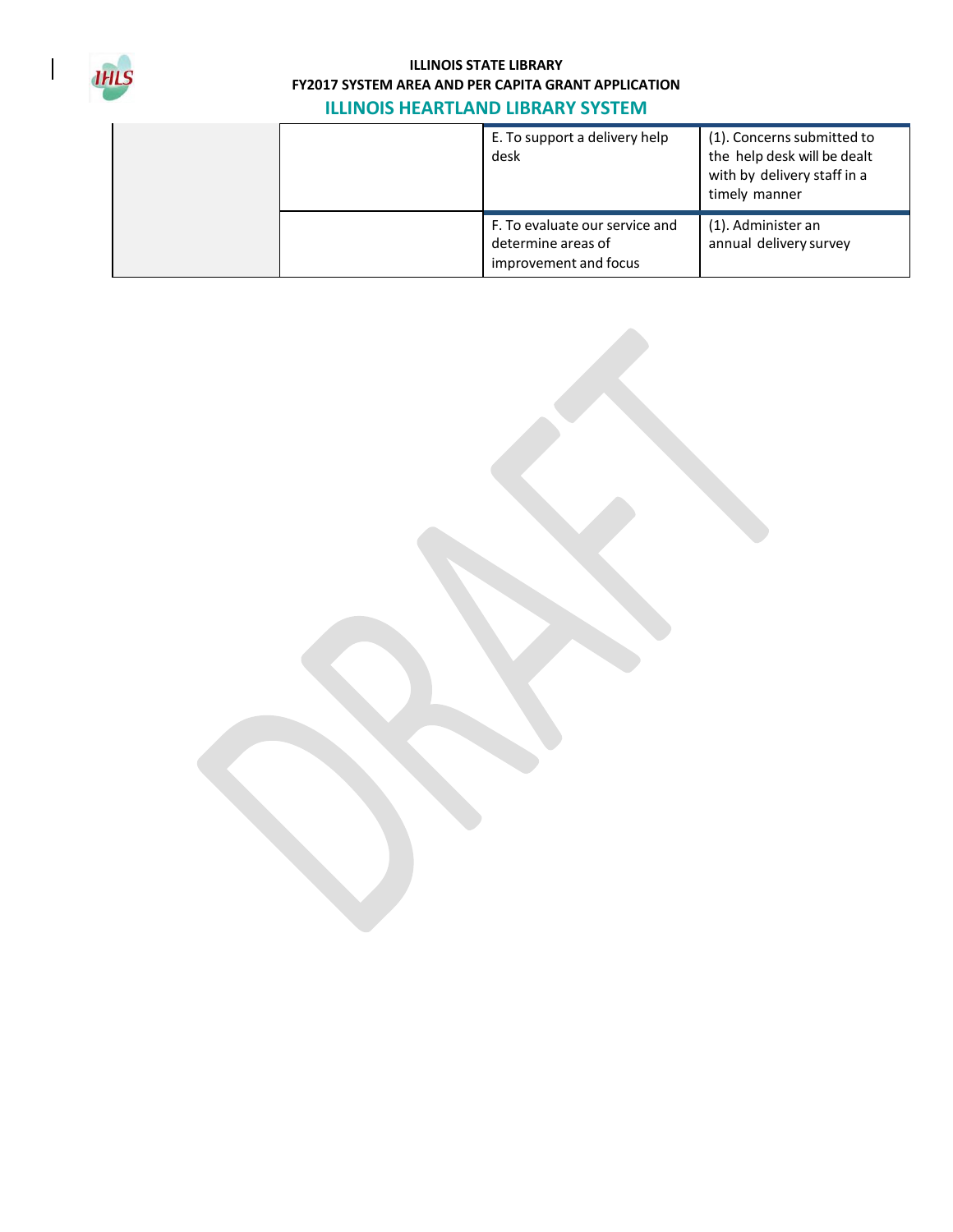

 $\mathsf{I}$ 

| <b>DELIVERY</b>          |                                                                                      |                                                                           |                                                                                                                                                                                                                                                          |
|--------------------------|--------------------------------------------------------------------------------------|---------------------------------------------------------------------------|----------------------------------------------------------------------------------------------------------------------------------------------------------------------------------------------------------------------------------------------------------|
| <b>Service Priority</b>  | Goal                                                                                 | Objective                                                                 | <b>Activities</b>                                                                                                                                                                                                                                        |
| <b>Delivery Services</b> |                                                                                      | G. To quantify the impact of<br>the delivery service                      | (1). Conduct 4 delivery<br>item counts yearly at<br>regular intervals, in<br>conjuction of<br>RAILS/CARLI using<br>SHARE software will be<br>used for SHARE members,<br>and-manually manual<br>counted counts for items<br>for from non-SHARE<br>members |
|                          | 2. Provision of accurate<br>information and educational<br>tools to support delivery | A. To revise the delivery<br>section of the IHLS website                  | (1). Delivery section will be<br>revised to include training<br>materials that will be created<br>to explain all aspects of<br>delivery--- from packing a tub<br>to filling out a label correctly                                                        |
|                          |                                                                                      | B. To provide continuing<br>education on delivery                         | (2). Utilize newsletters such<br>as the SHARE newsletter<br>and the Moving Forward<br>Together newsletter to<br>share delivery tips that will<br>be designed to inform<br>members of the practices in<br>delivery                                        |
|                          | 3. Accurate member library<br>data in L2 (Library Learning)                          | A. Quarterly review of<br>member library data in L2<br>(Library Learning) | (1). Verify member data<br>including route<br>information after each<br>counting period                                                                                                                                                                  |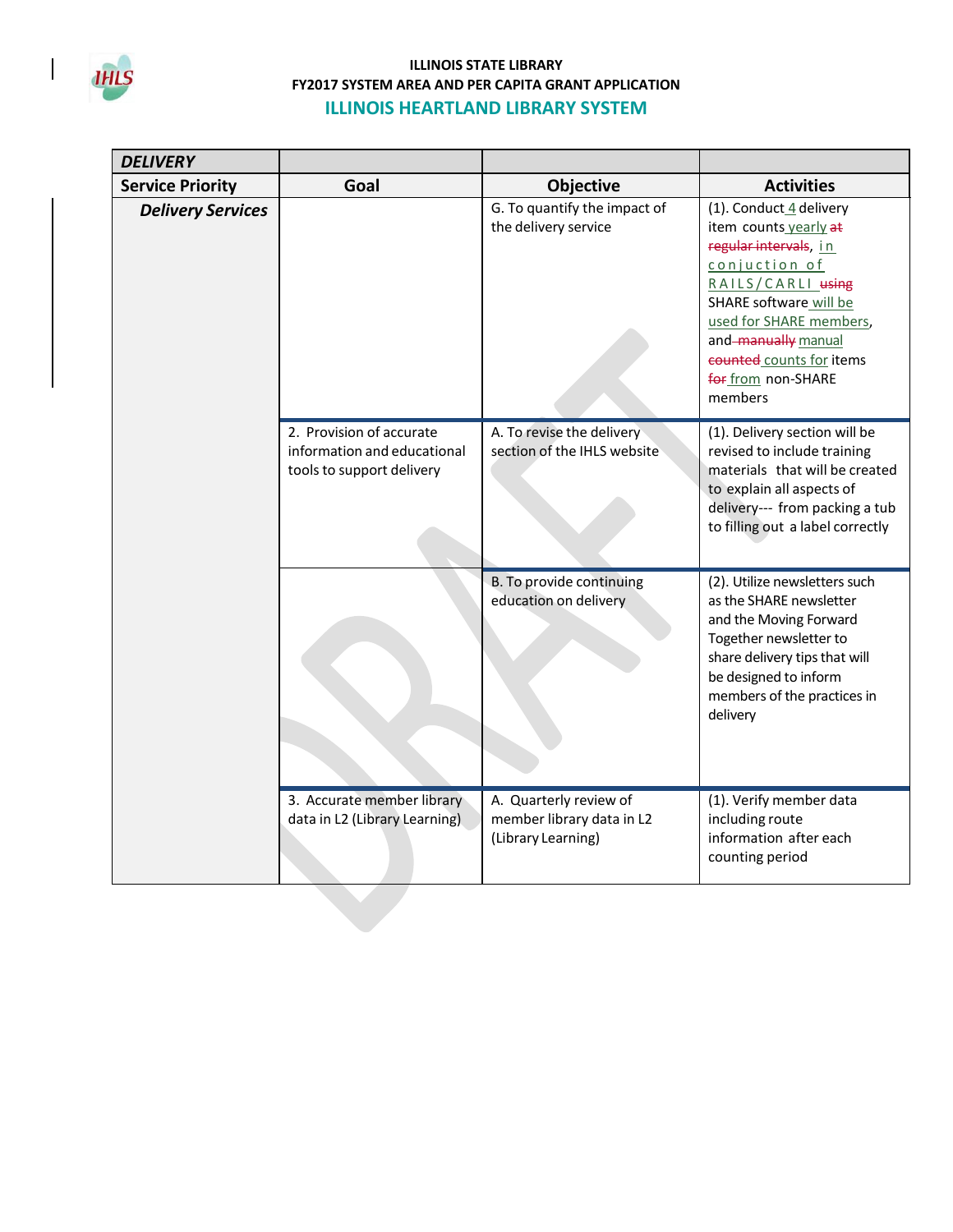

F. **Illinois Machine Sublending Agency:** In FY17, the Illinois Machine Sublending Agency (IMSA) will:

- **.** Serve all persons eligible for service within the State of Illinois.
- Accept custodial responsibility for all audio players and accessories assigned to them.
- **•** Support Braille and Audio Reading Download Services (BARD).
- Act as Outreach Provider in the southern part of the state.

| <b>HMSA</b>             |                                                                                                                                                                                                                                                                                                                                                                                            |                                                                                                                                                                                           |                                                                                                                                                                                                                  |
|-------------------------|--------------------------------------------------------------------------------------------------------------------------------------------------------------------------------------------------------------------------------------------------------------------------------------------------------------------------------------------------------------------------------------------|-------------------------------------------------------------------------------------------------------------------------------------------------------------------------------------------|------------------------------------------------------------------------------------------------------------------------------------------------------------------------------------------------------------------|
| <b>Service Priority</b> | Goal                                                                                                                                                                                                                                                                                                                                                                                       | <b>Objective</b>                                                                                                                                                                          | <b>Activities</b>                                                                                                                                                                                                |
| <b>IMSA Services</b>    | 1. IMSA will serve all persons<br>eligible for service within the<br>state of Illinois as stipulated<br>in the Lending Agency Service<br><b>Agreement for Sound</b><br><b>Reproducers and Other</b><br><b>Reading Equipment (NLM</b><br>9.5). This is also in<br>accordance with RSG Section<br>1. "Provision of Services;"<br>and Section 2, "Resource<br>Development and<br>Management." | A. To comply with<br>"Lending Agency Service<br><b>Agreement for Sound</b><br><b>Reproducers and Other</b><br><b>Reading Equipment" from</b><br>the National Library<br>Service (NLM 5.8) | (1). IMSA will maintain<br>regular business hours and<br>provide service 40 hours<br>per week as stipulated in<br>RSG1.5 <sub>b</sub>                                                                            |
|                         |                                                                                                                                                                                                                                                                                                                                                                                            | <b>B. IMSA will accept</b><br>custodial responsibility<br>for all audio players and<br>accessories assigned to<br>them as stipulated in<br><b>NLM 5.8</b>                                 | (1). IMSA will inspect and<br>clean all returned equipment;<br>perform minor equipment<br>repairs; send items requiring<br>more extensive repair to<br>Telephone Pioneers or to the<br>manufacturer for warranty |
|                         |                                                                                                                                                                                                                                                                                                                                                                                            |                                                                                                                                                                                           | (2). IMSA staff will clean<br>and prepare for circulation,<br>all returned playback<br>equipment and accessories<br>that are deemed to be in<br>good working order and<br>return them to available<br>inventory  |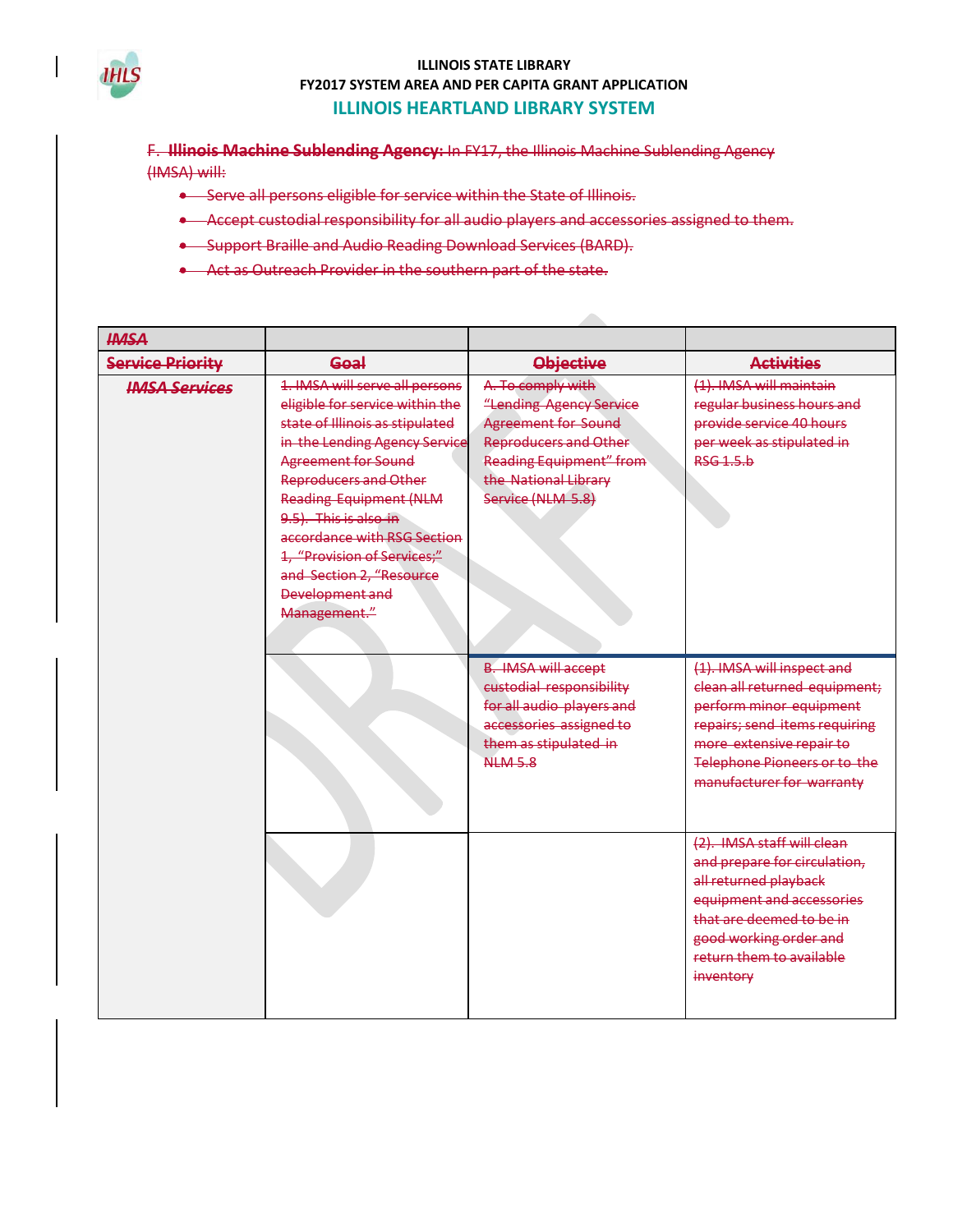

| <b>HMSA</b>             |      |                                                                                                                                                                                                                                                                                                                                   |                                                                                                                                                                                                                |
|-------------------------|------|-----------------------------------------------------------------------------------------------------------------------------------------------------------------------------------------------------------------------------------------------------------------------------------------------------------------------------------|----------------------------------------------------------------------------------------------------------------------------------------------------------------------------------------------------------------|
| <b>Service Priority</b> | Goal | <b>Objective</b>                                                                                                                                                                                                                                                                                                                  | <b>Activities</b>                                                                                                                                                                                              |
| <b>IMSA Services</b>    |      |                                                                                                                                                                                                                                                                                                                                   | (3). IMSA will seek<br>assistance, advice and/or<br>training from NLS,<br><b>ISLTBBS, Telephone</b><br>Pioneers or other<br>appropriate group to<br>ensure proper care and<br>cleaning of playback             |
|                         |      | C. IMSA will maintain<br>inventory control over all<br>sound reproducers and<br>other reading equipment<br>assigned to it and will<br>provide statistics and<br>reports with reasonable<br>promptness as required in<br>the MLA agreement (NLM<br>5.8                                                                             | (1). To keep machine and<br>equipment records accurate<br>and current in the KLAS<br>system for efficient access<br>and reporting                                                                              |
|                         |      |                                                                                                                                                                                                                                                                                                                                   | (2). To make a monthly<br>abbreviated report to NLS<br>on the status of playback<br>equipment, headphones,<br>pillow phones, and remote<br>control units assigned to it<br>as stipulated in NLM 9.2.3          |
|                         |      | <b>D.</b> Subject to<br>availability, IMSA shall<br>maintain sufficient<br>inventories to ensure<br>provision of playback<br>equipment and<br>accessories within 2<br>(two) business days of a<br>patron application or<br>request as stipulated in<br>the MLA Service<br>Agreement (NLM-5.8)<br>and (RSG<br>$4.2.b$ and $2.10.c$ | (1). IMSA will continue to<br>integrate digital machines<br>into service according to<br>nationwide NLS and<br>statewide ISLTBBS<br>guidelines, policies and<br>recommendations as<br>stipulated in RSG 1.2.c. |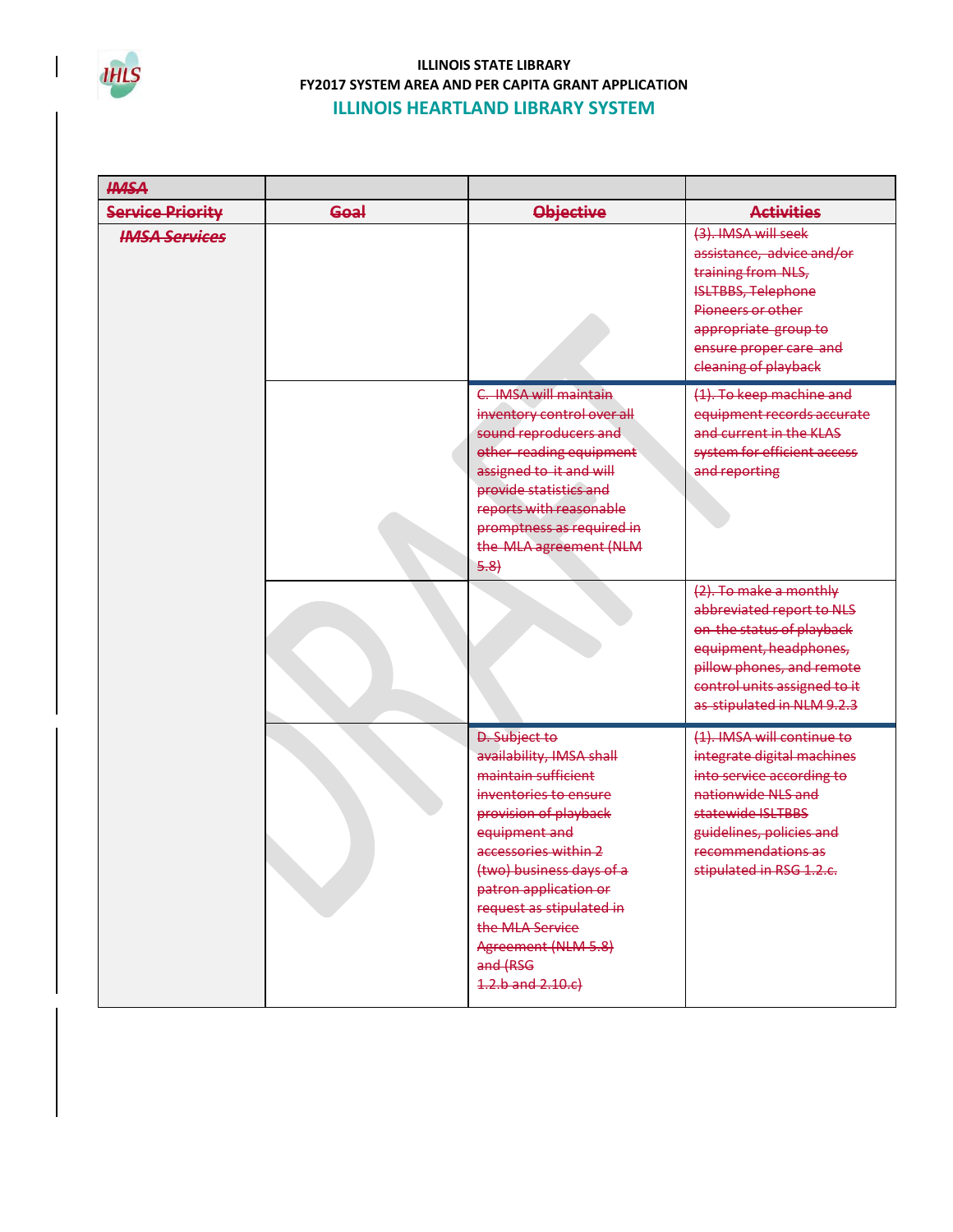

| <b>HMSA</b>             |      |                                                                     |                                                                                                                                                                                                                                                                                                                                                                                                                                                           |
|-------------------------|------|---------------------------------------------------------------------|-----------------------------------------------------------------------------------------------------------------------------------------------------------------------------------------------------------------------------------------------------------------------------------------------------------------------------------------------------------------------------------------------------------------------------------------------------------|
| <b>Service Priority</b> | Goal | <b>Objective</b>                                                    | <b>Activities</b>                                                                                                                                                                                                                                                                                                                                                                                                                                         |
| <b>IMSA Services</b>    |      | E. To account for<br>appropriate use of library<br>equipment        | (1). IMSA uses procedures<br>established by NLS and<br><b>ISLTBBS and other</b><br>standard library practices<br>to maintain proper<br>inventory control of all<br>equipment. Playback<br>equipment records are<br>maintained in KLAS as<br>stipulated in RSG 1.3                                                                                                                                                                                         |
|                         |      |                                                                     | (2). To conduct an annual<br>self-inventory following<br>the records purge process                                                                                                                                                                                                                                                                                                                                                                        |
|                         |      | F. To act as Braille and<br><b>Audio Reading Download</b><br>(BARD) | (1). IMSA will respond to BARD<br>inquiries in a timely manner.<br>Responses will be made in a<br>format convenient to the<br>patron and may include oral<br>instructions, written tutorials<br>or instructions, links to video<br>helps, and other formats. In<br>the event an IMSA staff<br>person is unable to effectively<br>respond to a BARD inquiry,<br>the patron will be instructed<br>to contact the National Library<br>Service BARD help desk |
|                         |      |                                                                     | (2). IMSA will maintain<br>monthly statistics on the<br>number of BARD inquiries<br>received<br>(3). IMSA will correspond<br>with NLS regarding BARD<br>and machine issues                                                                                                                                                                                                                                                                                |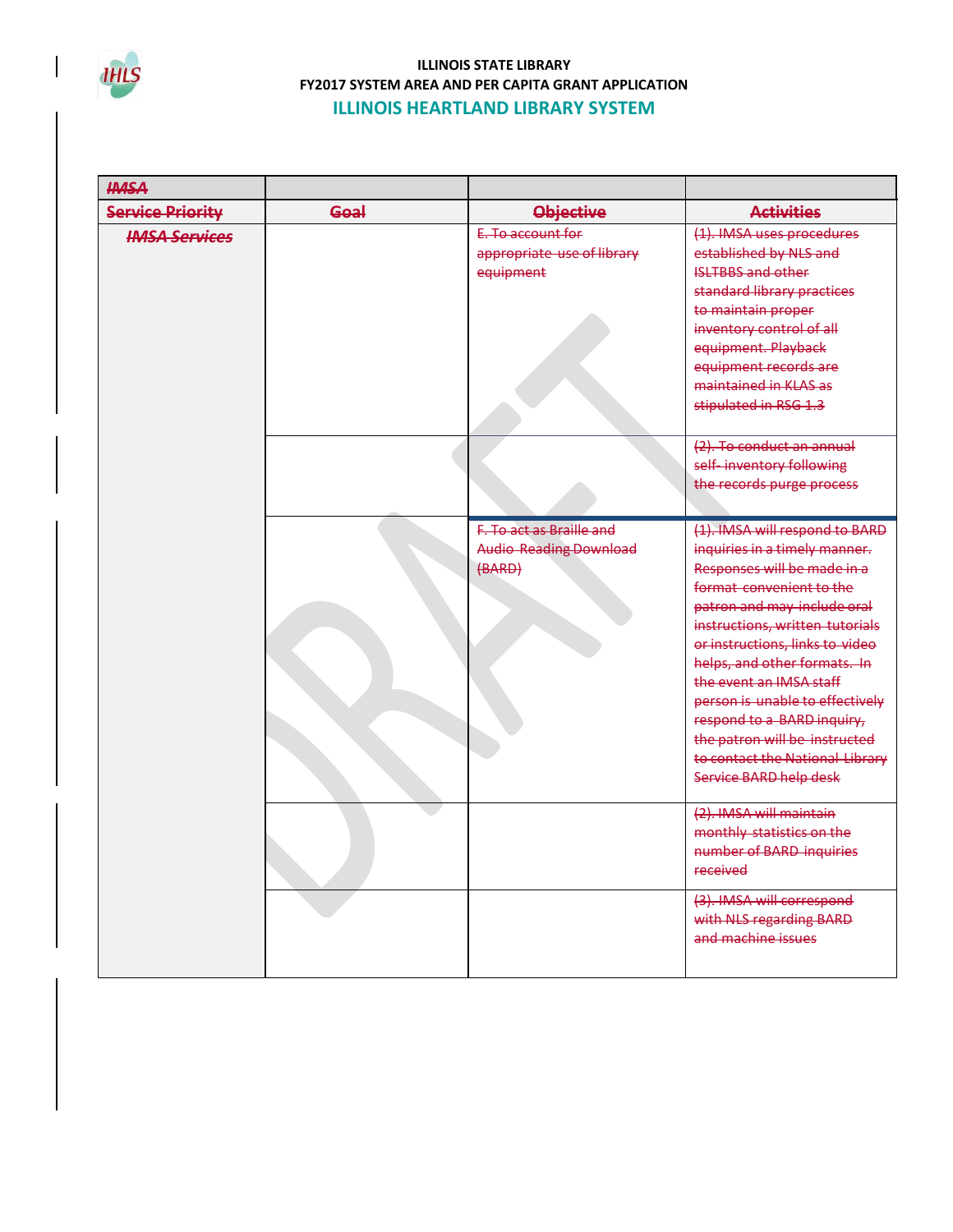

| <b>HMSA</b>             |                                                                                                                                                                                                                                                                                                                                                                                                                                                                                                                                                                                                                                                                                                                                                                                                                                                      |                                                                                            |                                                                                                                                                                                                                                                                                                                                                                    |
|-------------------------|------------------------------------------------------------------------------------------------------------------------------------------------------------------------------------------------------------------------------------------------------------------------------------------------------------------------------------------------------------------------------------------------------------------------------------------------------------------------------------------------------------------------------------------------------------------------------------------------------------------------------------------------------------------------------------------------------------------------------------------------------------------------------------------------------------------------------------------------------|--------------------------------------------------------------------------------------------|--------------------------------------------------------------------------------------------------------------------------------------------------------------------------------------------------------------------------------------------------------------------------------------------------------------------------------------------------------------------|
| <b>Service Priority</b> | Goal                                                                                                                                                                                                                                                                                                                                                                                                                                                                                                                                                                                                                                                                                                                                                                                                                                                 | <b>Objective</b>                                                                           | <b>Activities</b>                                                                                                                                                                                                                                                                                                                                                  |
| <b>IMSA Services</b>    | 2. To participate in the<br>planning, coordination and<br>evaluation of Illinois Talking<br>Book service, and to ensure<br>appropriate provision of<br>service by staying informed<br>of current procedures and<br>trends relating to Talking<br>Books. the National<br>Library Service/Library of<br>Congress and librarianship<br>in general. This is in<br>accordance with the<br>following sections of RSG:<br>Section 3, "Public Education<br>and Outreach covers<br>developing and<br>implementing a coordinated<br>public awareness,<br>education, and outreach<br>plan;" Section 10, "Reports,<br><b>Statistical and Narrative"</b><br>covers reporting standards<br>required to monitor<br><b>LOC/NLS</b> use and<br>performance and to plan<br>future initiatives; Section 11,<br>"Personnel," covers staffing<br>and employee development | A. To act as outreach<br>representative for events in<br>the southern part of the<br>state | (1). At the request of the<br><b>ISL or the Illinois Talking</b><br><b>Book Outreach Center,</b><br><b>IMSA will act as outreach</b><br>representative for events<br>in the southern part of the<br>state. Because IMSA is<br>the southernmost Talking<br>Books agency in Illinois, it<br>is practical to act in the<br>outreach capacity for<br>southern Illinois |
|                         | standards for network<br>libraries                                                                                                                                                                                                                                                                                                                                                                                                                                                                                                                                                                                                                                                                                                                                                                                                                   |                                                                                            | (2). IMSA will market the<br><b>Illinois Network of Talking</b><br><b>Book and Braille Libraries</b><br>through radio, and<br>participation in outreach<br>events throughout<br><b>Southern Illinois</b>                                                                                                                                                           |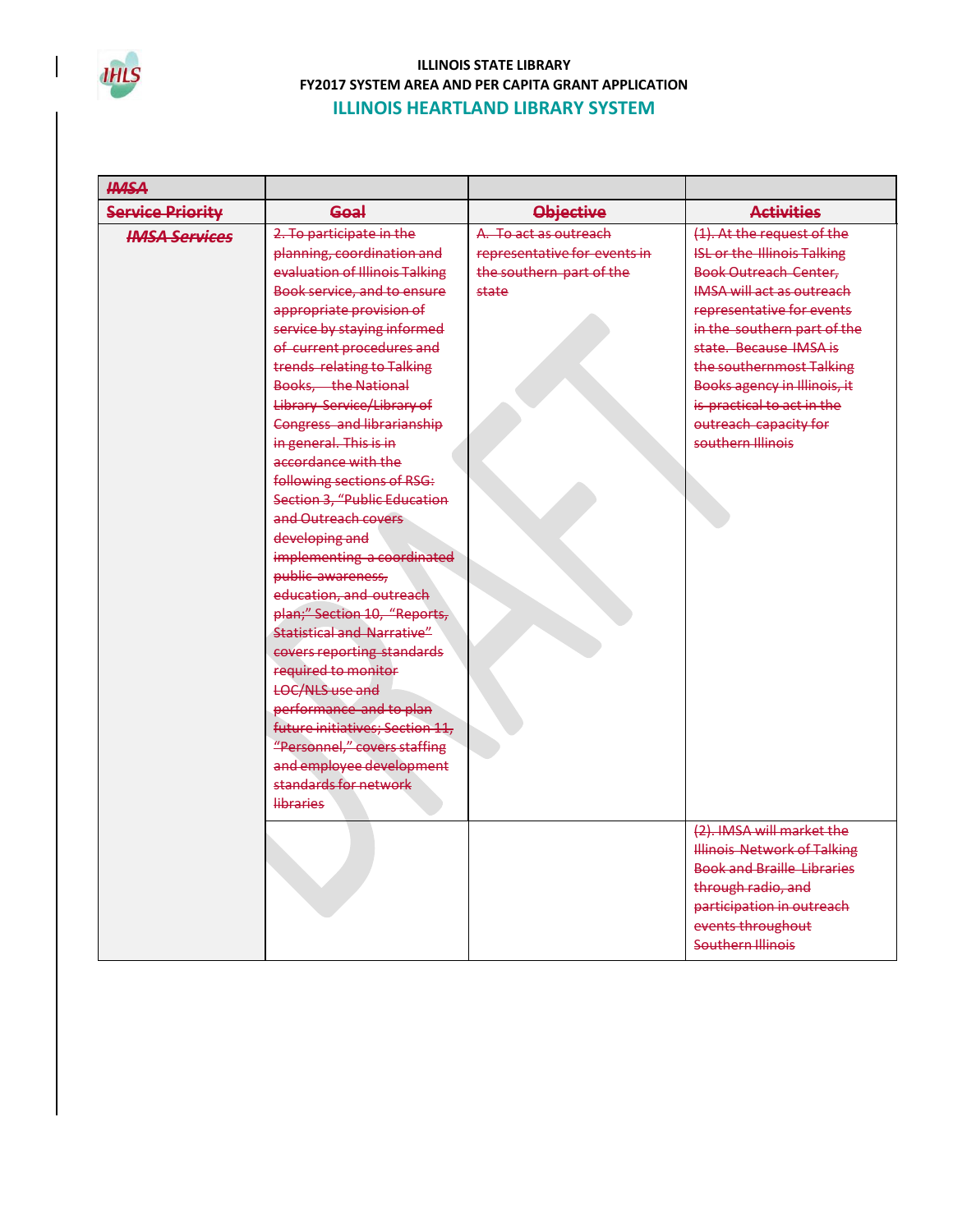

| <b>HMSA</b>             |      |                                                                                                                                                                                                                                                                                                                                                                                                                            |                                                                                                                                                                                                                                                                         |
|-------------------------|------|----------------------------------------------------------------------------------------------------------------------------------------------------------------------------------------------------------------------------------------------------------------------------------------------------------------------------------------------------------------------------------------------------------------------------|-------------------------------------------------------------------------------------------------------------------------------------------------------------------------------------------------------------------------------------------------------------------------|
| <b>Service Priority</b> | Goal | <b>Objective</b>                                                                                                                                                                                                                                                                                                                                                                                                           | <b>Activities</b>                                                                                                                                                                                                                                                       |
| <b>IMSA Services</b>    |      | <b>B.</b> To participate in all<br>planning meetings to<br>coordinate and/or evaluate<br><b>Talking Book services as</b><br>provided by the Illinois<br><b>Network of Talking Book</b><br>and Braille Libraries.<br>Meetings are either in<br>person or virtual as<br>determined by ISLTBBS and<br>in accordance with RSG<br>11.12, which encourages<br>continuing education and<br>site visits for staff at all<br>levels | (1). The manager and/or<br>an appointed staff<br>member will participate in<br>quarterly meetings with<br>the directors from each<br><b>Illinois Talking Book</b><br>agency (RSG 11.12.b)<br>(2). As needed, the<br>manager and/or staff will<br>organize and/or attend |
|                         |      |                                                                                                                                                                                                                                                                                                                                                                                                                            | any meetings and/or<br>other coordinated efforts<br>to develop, amend, or<br>evaluate service to Illinois<br><b>Talking Book patrons (RSG</b><br>$+0+$                                                                                                                  |
|                         |      | C. To gain experience and<br>knowledge about the<br><b>Talking Books program</b><br>and related topics in order<br>to ensure appropriate<br>provision of services and<br>to provide accurate and<br>current information to<br>interested persons                                                                                                                                                                           | (1). Take advantage of staff<br>development opportunities<br>that may enhance staff<br>proficiency and efficiency. Due<br>to shuttering of IMSA, these<br>opportunities will be limited<br>and focused on job training for<br>staff                                     |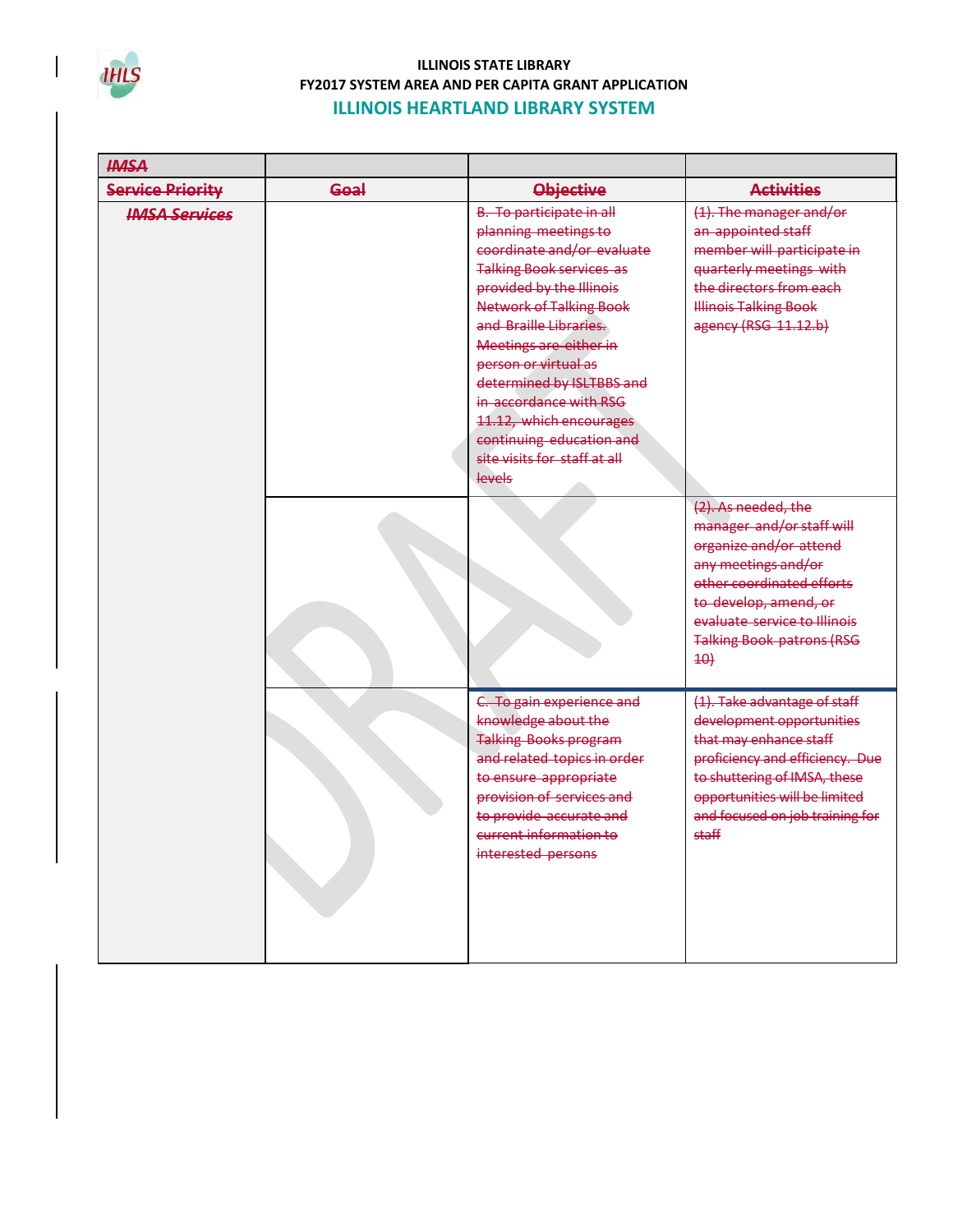

| <b>HMSA</b>             |                                                                                                                                                                                                                                                                                                                                                                                                                                                                                                                                                                                                                                                                                                                                                                                                     |                                                                                                                                                                                                                                                                                                                                                                  |                                                                                                                                                                                                                                                                                                                                |
|-------------------------|-----------------------------------------------------------------------------------------------------------------------------------------------------------------------------------------------------------------------------------------------------------------------------------------------------------------------------------------------------------------------------------------------------------------------------------------------------------------------------------------------------------------------------------------------------------------------------------------------------------------------------------------------------------------------------------------------------------------------------------------------------------------------------------------------------|------------------------------------------------------------------------------------------------------------------------------------------------------------------------------------------------------------------------------------------------------------------------------------------------------------------------------------------------------------------|--------------------------------------------------------------------------------------------------------------------------------------------------------------------------------------------------------------------------------------------------------------------------------------------------------------------------------|
| <b>Service Priority</b> | Goal                                                                                                                                                                                                                                                                                                                                                                                                                                                                                                                                                                                                                                                                                                                                                                                                | <b>Objective</b>                                                                                                                                                                                                                                                                                                                                                 | <b>Activities</b>                                                                                                                                                                                                                                                                                                              |
| <b>IMSA Services</b>    |                                                                                                                                                                                                                                                                                                                                                                                                                                                                                                                                                                                                                                                                                                                                                                                                     |                                                                                                                                                                                                                                                                                                                                                                  | (2). Closely monitor all<br>correspondence from<br>NLS/LOC and the ISLTBBS<br>and work cooperatively<br>with Talking Book Centers<br>in the state to share<br>information and ideas<br>(3). Take advantage of staff<br>development opportunities<br>that may enhance staff<br>proficiency, efficiency or<br>morale (RSG 11.12) |
|                         | 3. To ensure efficient and<br>successful provision of<br>service in accordance with<br>the following sections of the<br>RSG: Section 5.<br>"Volunteers," addresses<br>issues related to the use of<br>volunteer services; Section<br>6, "Administration and<br>Organization," discusses the<br>responsibilities of various<br>agencies, administrative<br>units, and network library<br>types within the system;<br>Section 8, "Planning and<br>Evaluation," addresses long-<br>range and strategic planning<br>efforts and associated<br>evaluation efforts; Section<br>9, "Policies and<br>Procedures," relates to<br>policies both for patrons<br>and for library operations;<br>Section 11, "Personnel,"<br>covers staffing and<br>employee development<br>standards for network<br>libraries." | A. In accordance with RSG<br>6, IMSA will comply with:<br>Laws and regulations<br>pertaining to rights of and<br>services to persons with<br>disabilities; NLS policies<br>and procedures, according<br>to the direction of the<br><b>Illinois Regional Library</b><br>(ISLTBBS); and with<br>sensitivity to the concerns<br>of Illinois Talking Book<br>patrons | (1). Provide all information<br>and materials available to<br>patrons in the requested<br>accessible format (large print,<br>audio, Braille or electronic)<br>(2). The manager or an<br>appointed staff member<br>will attend ISLTBBS                                                                                          |
|                         |                                                                                                                                                                                                                                                                                                                                                                                                                                                                                                                                                                                                                                                                                                                                                                                                     |                                                                                                                                                                                                                                                                                                                                                                  | <b>Advisory Committee</b><br>meetings (RSG 11.13)                                                                                                                                                                                                                                                                              |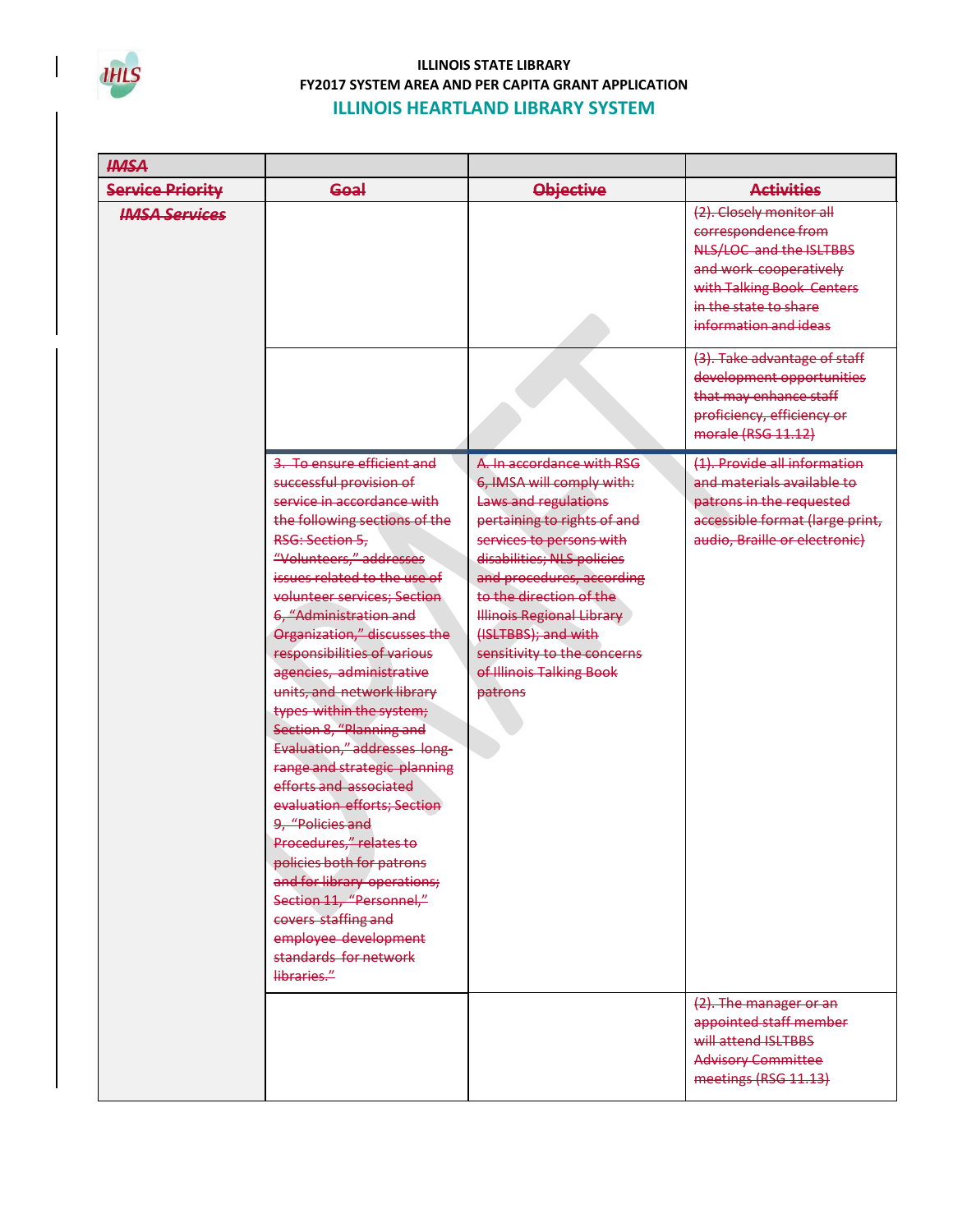

| <b>HMSA</b>             |      |                                                                                                                                                                                                                                                                                                     |                                                                                                                                                                                                                                  |
|-------------------------|------|-----------------------------------------------------------------------------------------------------------------------------------------------------------------------------------------------------------------------------------------------------------------------------------------------------|----------------------------------------------------------------------------------------------------------------------------------------------------------------------------------------------------------------------------------|
| <b>Service Priority</b> | Goal | <b>Objective</b>                                                                                                                                                                                                                                                                                    | <b>Activities</b>                                                                                                                                                                                                                |
| <b>IMSA Services</b>    |      |                                                                                                                                                                                                                                                                                                     | $(3)$ . Maintain<br>communication with the<br><b>ISLTBBS and comply with</b><br>all contractual and<br>operational procedures                                                                                                    |
|                         |      | <b>B. IMSA's contract will be</b><br>developed, fulfilled and<br>guided by the stated<br>needs of Illinois Talking<br><b>Book patrons as</b><br>determined by patron<br>satisfaction surveys and<br>input from the ISLTBBS<br><b>Advisory Committee</b>                                             | (1). Quarterly and annual<br>reports will document all<br>progress made toward<br>meeting Plan of Service<br>objectives                                                                                                          |
|                         |      | C. In accordance RSG 9,<br><b>IMSA</b> will follow written<br>policies and procedures<br>for operations designed<br>to meet service goals<br>and ensure consistent<br>service for all Illinois<br><b>Talking Book patrons</b>                                                                       | (1). Work with the ISLTBBS<br>and Illinois TBCs to<br>evaluate and revise existing<br>policies as needed, and to<br>develop statewide policies<br>for distribution of any new<br>format, including digital<br>books and machines |
|                         |      |                                                                                                                                                                                                                                                                                                     | (2). Work with the ISLTBBS<br>and Illinois Talking Book<br>agencies to communicate<br>service and distribution<br>policies to patrons<br>(3). Work with ISLTBBS to<br>transition IMSA from Du<br>Quoin to ISLTBBS                |
|                         |      | D. In accordance with RSG 11,<br><b>IMSA will employ qualified staff</b><br>as an equal opportunity<br>employer in compliance with all<br>state and federal laws and NLS<br>Standards, and will manage<br>staff and facilities to efficiently<br>provide the highest possible<br>quality of service |                                                                                                                                                                                                                                  |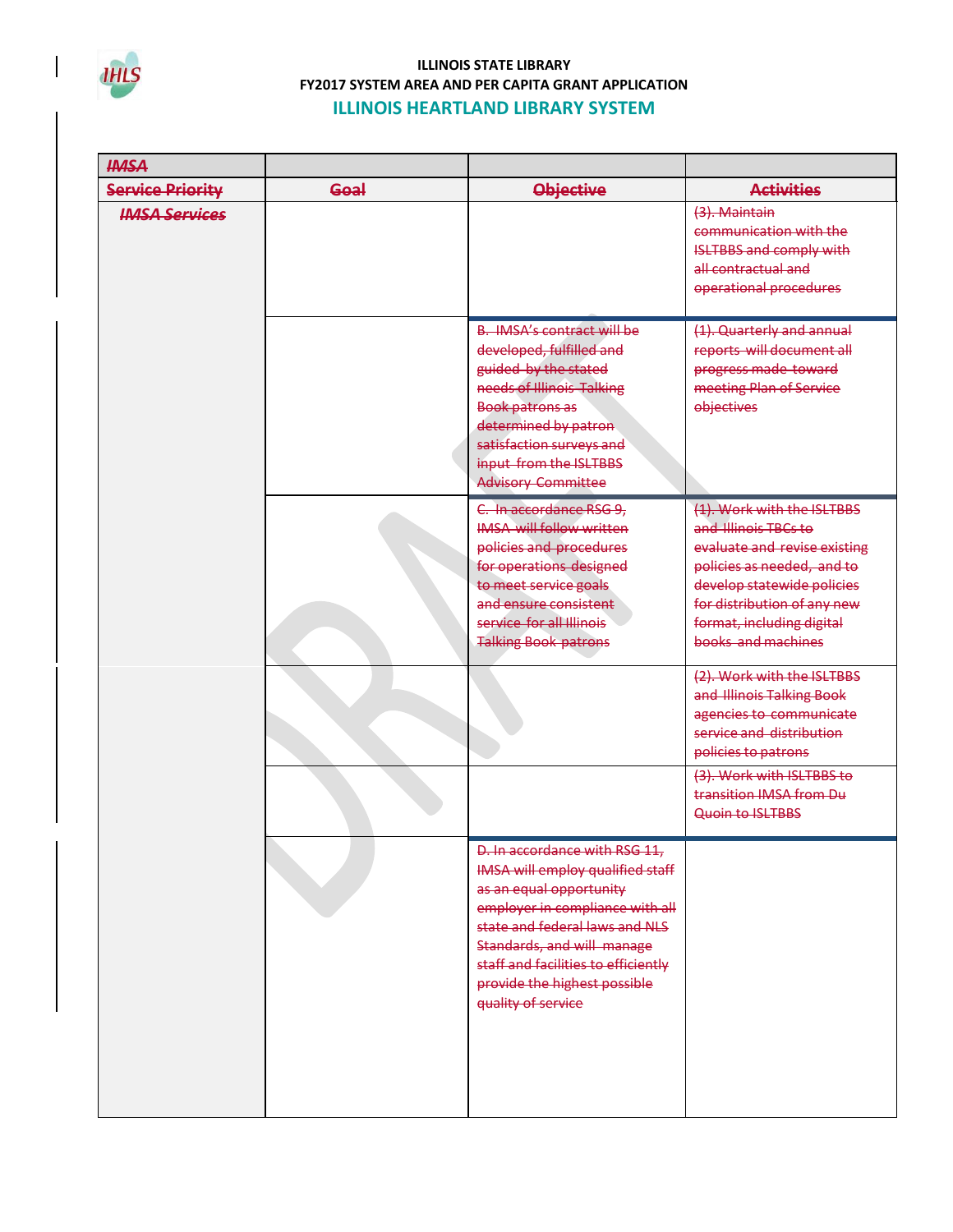

| <b>HMSA</b>             |                                                                                                                                                                                                                                                                                                                                                                                                                                                                                                                                                                                                                                                                                      |                                                           |                                                                                                                                                                                                                                         |
|-------------------------|--------------------------------------------------------------------------------------------------------------------------------------------------------------------------------------------------------------------------------------------------------------------------------------------------------------------------------------------------------------------------------------------------------------------------------------------------------------------------------------------------------------------------------------------------------------------------------------------------------------------------------------------------------------------------------------|-----------------------------------------------------------|-----------------------------------------------------------------------------------------------------------------------------------------------------------------------------------------------------------------------------------------|
| <b>Service Priority</b> | Goal                                                                                                                                                                                                                                                                                                                                                                                                                                                                                                                                                                                                                                                                                 | <b>Objective</b>                                          | <b>Activities</b>                                                                                                                                                                                                                       |
| <b>IMSA Services</b>    |                                                                                                                                                                                                                                                                                                                                                                                                                                                                                                                                                                                                                                                                                      |                                                           | (1). IMSA's administration<br>reserves the right to<br>organize or reorganize<br>workflow and allocate or<br>re-allocate the duties of<br>new and existing<br>employees as needed in<br>order to efficiently<br>provide quality service |
|                         | 4. To account for the<br>appropriate acquisition and<br>utilization of funds, library<br>materials and equipment<br>provided by the Illinois<br><b>State Library, Illinois State</b><br><b>Library Talking Book and</b><br><b>Braille Service, National</b><br>Library Service/Library of<br>Congress, and outside<br>funding sources in<br>accordance with RSG 7:<br>"Budget and Funding,"<br>provides standards for<br>managing and administering<br>network library finances,<br>and Section 10:: "Reports,<br><b>Statistical and Narrative,"</b><br>covers reporting standards<br>required to monitor<br><b>LOC/NLS use and</b><br>performance and to plan<br>future initiatives | A. Account for the<br>appropriate utilization of<br>funds | (1). The IMSA Manager, in<br>cooperation with the IHLS<br>Chief Financial Officer, will<br>prepare a revised budget for<br>FY16 including costs of<br>shuttering the program for<br><b>IMSA</b>                                         |
|                         |                                                                                                                                                                                                                                                                                                                                                                                                                                                                                                                                                                                                                                                                                      |                                                           | (2). The IMSA Manager will<br>submit financial reports to<br><b>Illinois State Library and</b><br><b>Illinois State Library Talking</b><br><b>Book and Braille Service</b><br>quarterly                                                 |